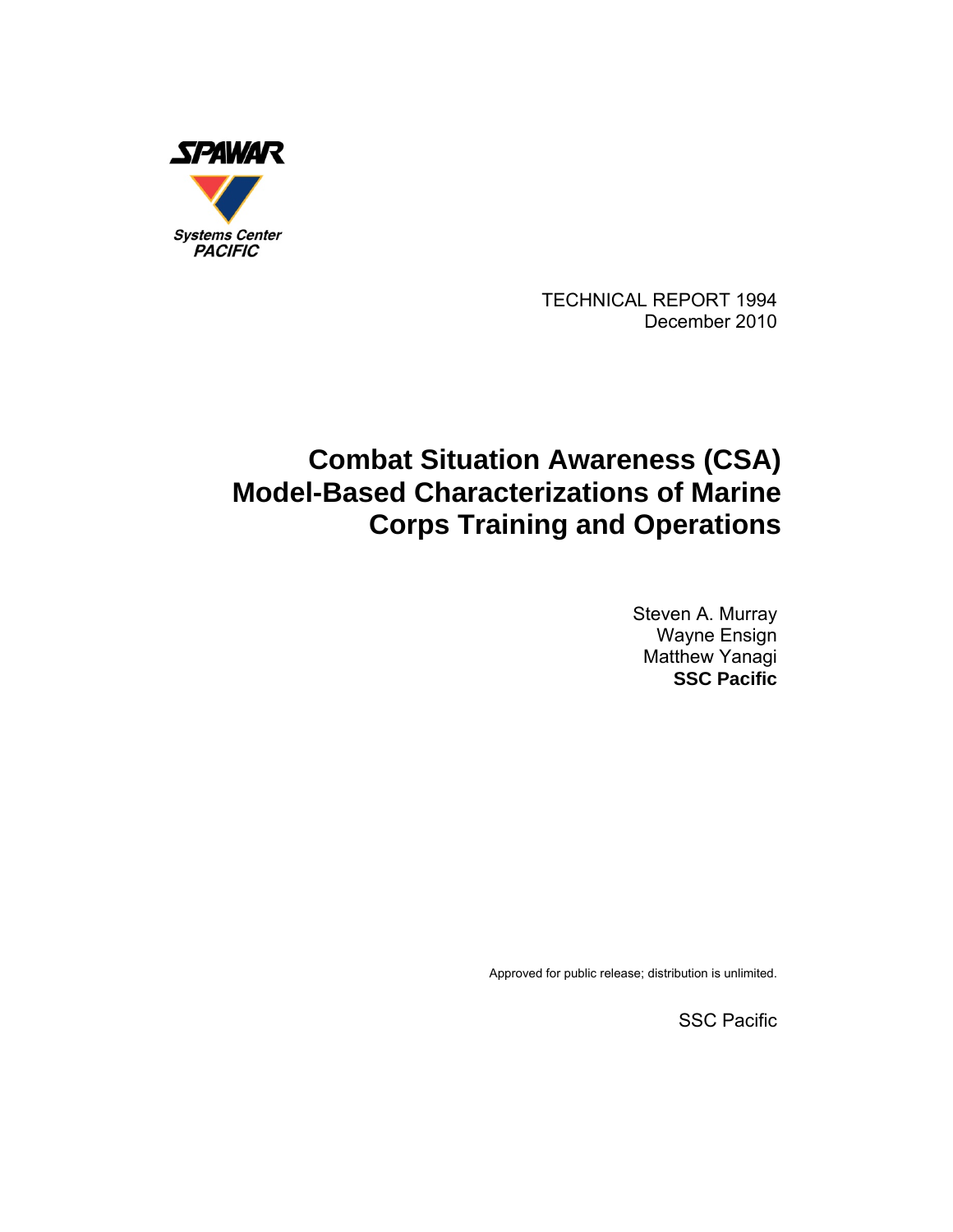## **SSC PACIFIC San Diego, California 92152-5001**

**J. J. Beel, CAPT, USN Commanding Officer** 

**C. A. Keeney Technical Director**

## **ADMINISTRATIVE INFORMATION**

This report was prepared for prepared for the Office of Naval Research, Arlington, VA, by the Applied Research Branch, Space and Naval Warfare Systems Center Pacific, San Diego, CA.

Released by G. W. Anderson, Head Applied Research Branch

Under authority of M. J. Machniak, Head Advanced Systems and Applied Sciences Division

This is a work of the United States Government and therefore is not copyrighted. This work may be copied and disseminated without restriction.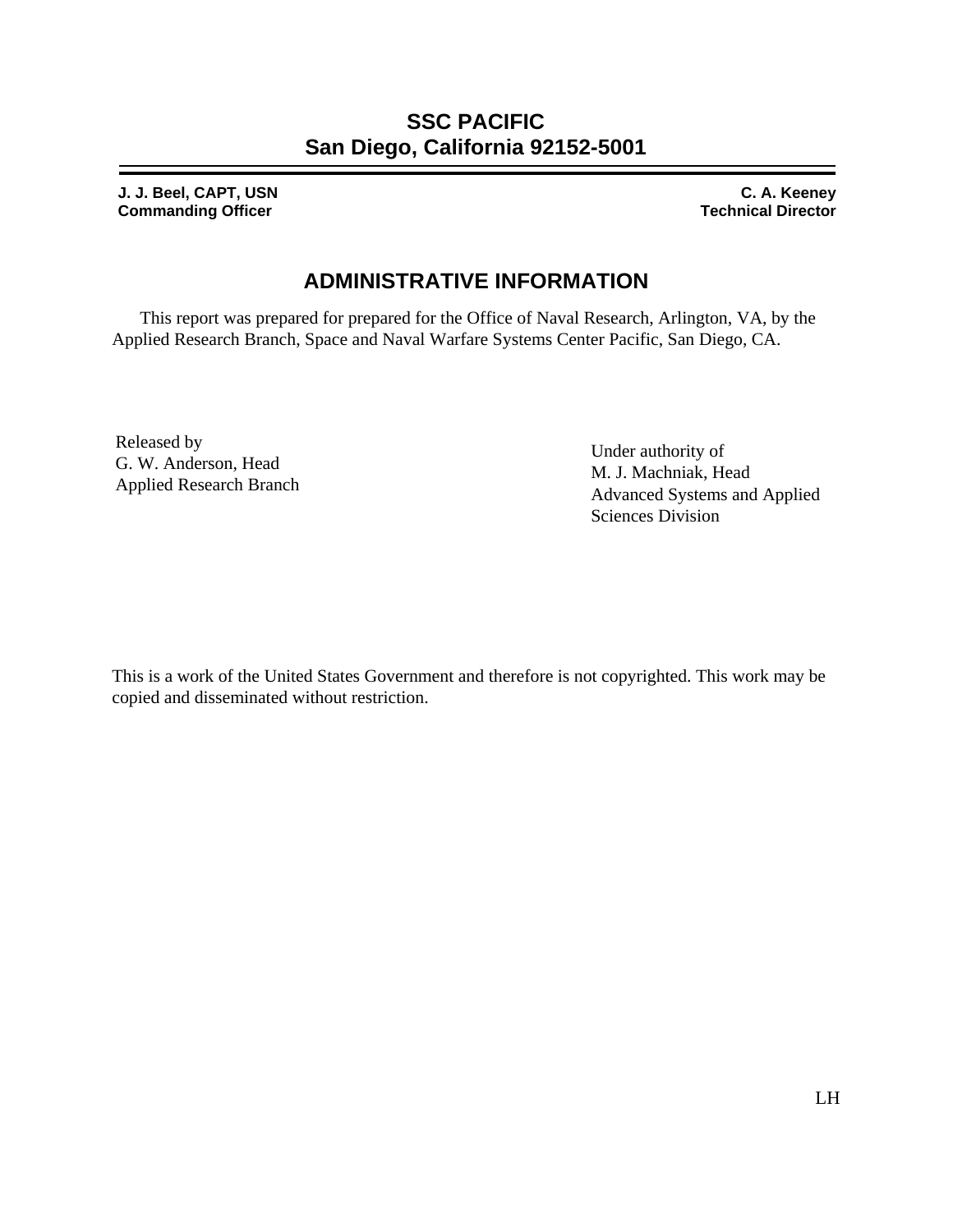TECHNICAL REPORT 1994 December 2010

# **Combat Situation Awareness (CSA) Model-Based Characterizations of Marine Corps Training and Operations**

.

Steven A. Murray Wayne Ensign Matthew Yanagi **SSC Pacific** 

Approved for public release; distribution is unlimited.





SSC Pacific San Diego, CA 92152-5001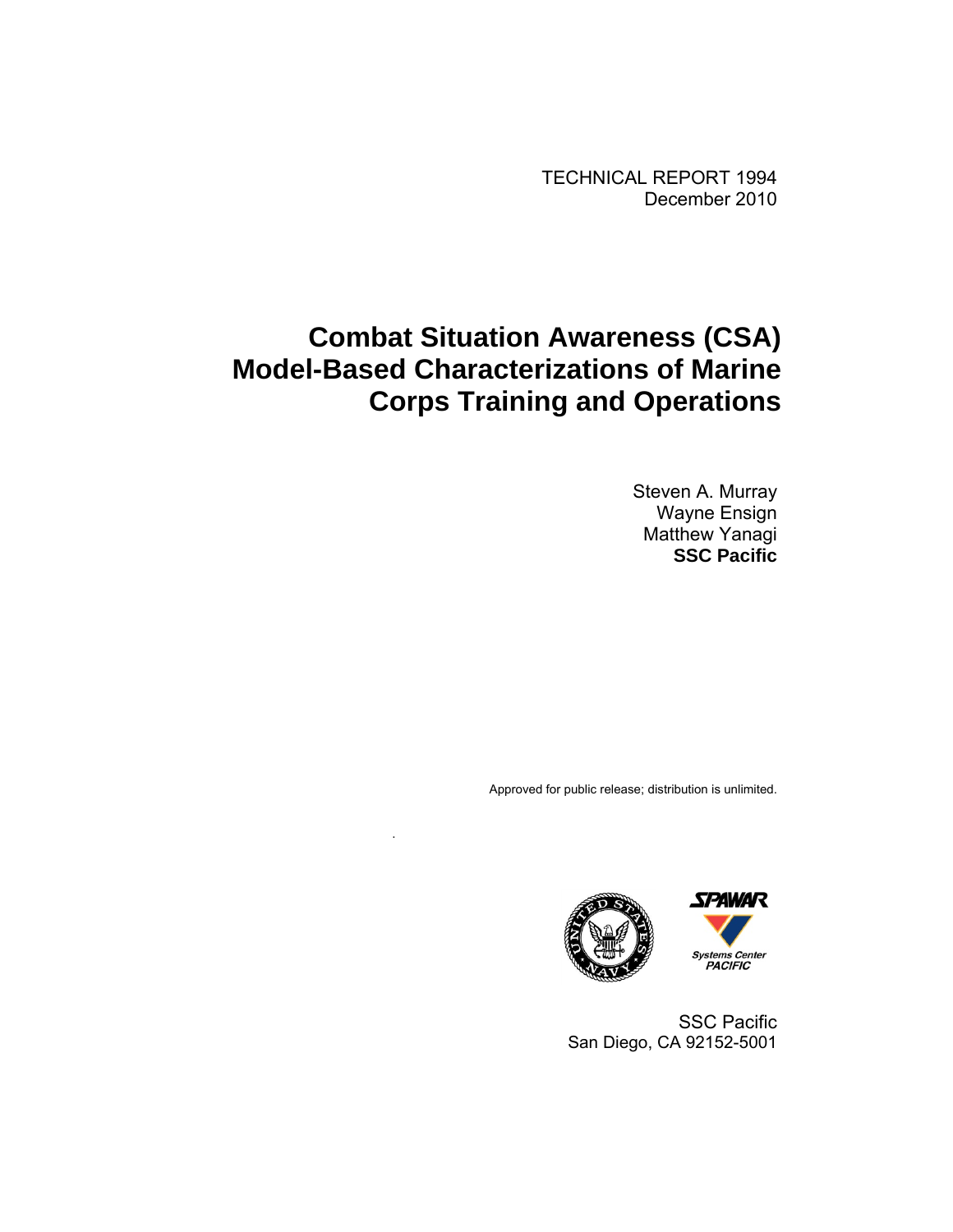### **EXECUTIVE SUMMARY**

<span id="page-3-0"></span>A model for characterizing situation awareness (SA) was tested by applying its elements to performance data gathered on Marine Corps Infantrymen from both training and operational deployment. The objective was to determine whether model-based factors of SA could be discerned strictly from operational settings, as contrasted with controlled laboratory conditions. The method involved the collection of "critical incident" reports of serious military failures, gathered from training and operations, which could be attributed to decision-making breakdowns. Reports were examined for instances of model-relevant features and results were analyzed as frequency plots. Such an empirical approach to performance analysis has the benefits of strong contextual validity (data gathered amid free-running mission activities) and clearly documented military consequences. Initial results showed interpretable differences in the type of SA breakdowns that could account for these incidents, categorized by level of leadership, mission, setting (i.e., training or operations), and other contributing factors.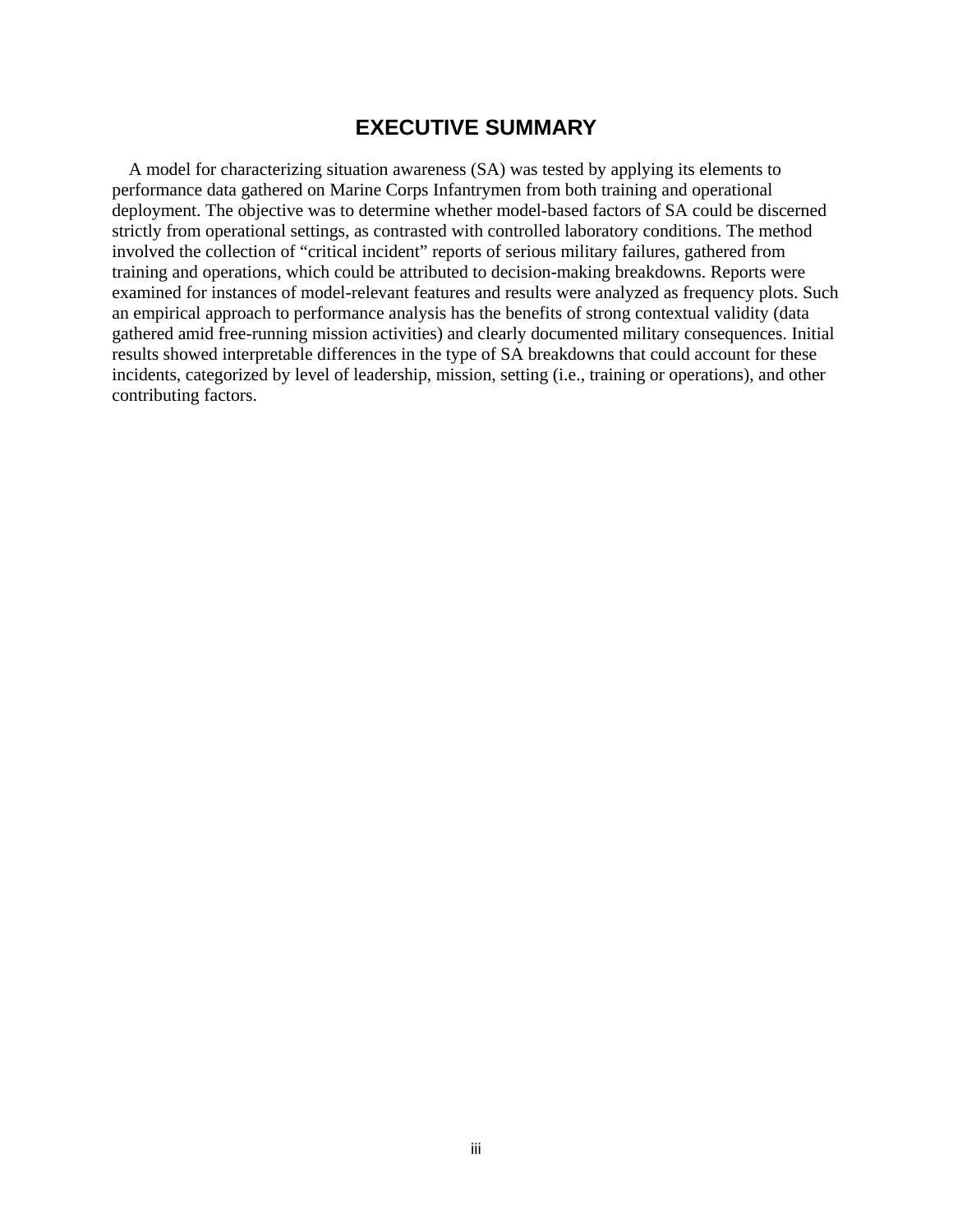| <b>Training Results.</b> |  |
|--------------------------|--|
|                          |  |
|                          |  |
|                          |  |
|                          |  |
|                          |  |

## **CONTENTS**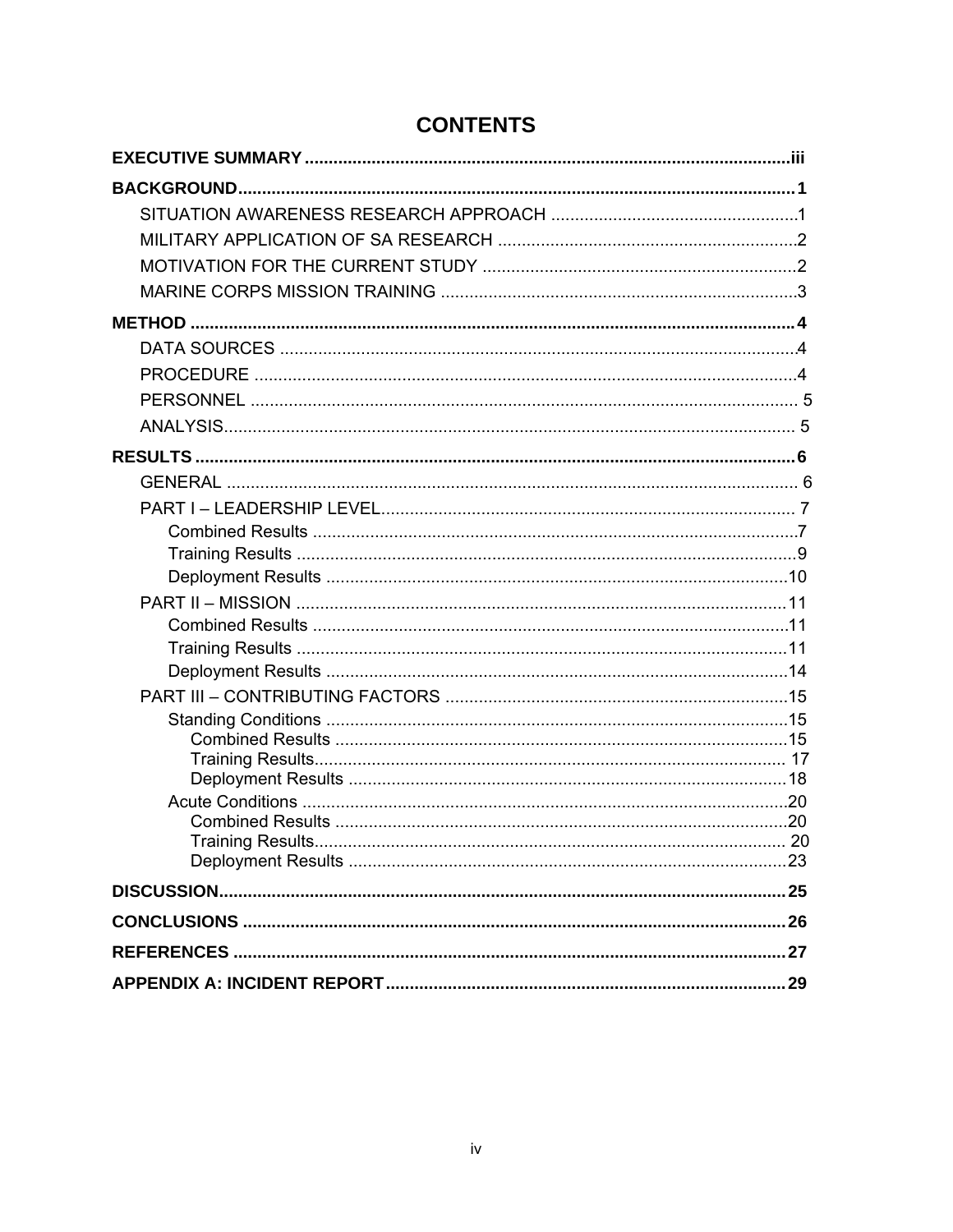# **Figures**

| <b>Tables</b> |  |
|---------------|--|

|--|--|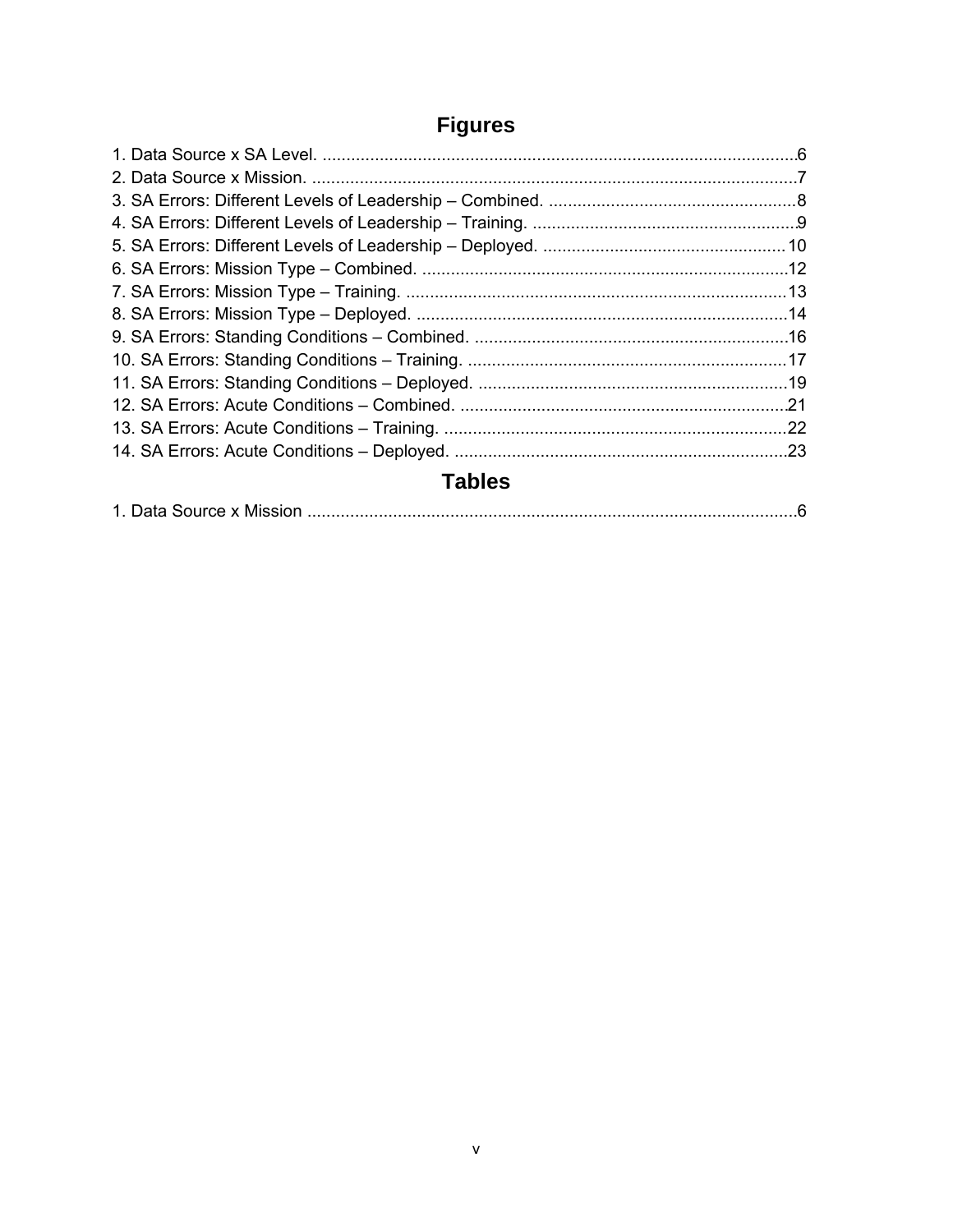### **BACKGROUND**

<span id="page-6-0"></span>Understanding and responding appropriately to chaotic events, and anticipating their consequences in real time, are essential skills to military success and survival. These skills require situation awareness (SA): the capability of the warfighter to apply the proper action at the proper time for both tactical and strategic advantage. Situation awareness is an active topic of analysis for military operations support. The assumption is that superior SA will increase the probability (although not the certainty) of victory through improved assessment of, and response to, combat events.

Although SA has been examined from a variety of perspectives (e.g., Dominguez, 1994; Fracker, 1998), the practical foundation of SA as a research construct is largely credited to the original work of Mica Endsley, who provided both a formal model and a set of analytical methods (e.g., Endsley, 1987, 1990, 1995) relevant to evaluating warfighting performance.

The value of good SA to warfighter viability is hard to question. As stated by Endsley and others, situation awareness is "knowing what is going on around you," a description familiar to anyone in the military. The Endsley model (e.g., Endsley, 1993) proposes three levels of SA: "the perception of the elements in the environment within a volume of time and space, the comprehension of their meaning, and the projection of their status in the near future." These characteristics are more formally labeled as Level 1 (Perception), Level 2 (Comprehension), and Level 3 (Projection), respectively (Endsley, 2000). These model elements can characterize both experience (e.g., from simply perceiving basic stimuli by the new soldier to the rapid and complex field assessments of the combat veteran) and native ability. .

Good SA cannot guarantee good decision performance, of course. Errors can occur because of procedural constraints (such as tactics or rules of engagement) or poor execution of an appropriate response. Furthermore, SA is influenced by the time that an individual has to process information and the fact that most military situations are dynamic, which means that SA must continually adapt. Nevertheless, although poor SA does not preclude good outcomes (e.g., the luck encountered in the "fog of war"), it is reasonable to believe that good SA improves the likelihood of good operational decision making (Adams, Tenney, and Pew, 1995; Smith and Hancock, 1994).

#### **SITUATION AWARENESS RESEARCH APPROACH**

Most early SA studies involved aviation tasks (Endsley, 1987, 1993; Fracker, 1988; Hartman and Secrist, 1991; Sarter and Woods, 1991; Taylor, 1990), although examination of ground warfighter performance, and development of measurement methods to address it, has also been conducted by the Army (e.g., Endsley, et al., 1999; Matthews and Beal, 2002). Such studies have focused on SA for medium and large-size (e.g., platoon, company, brigade) forces and on officer level leadership (e.g., Strater, et al., 2001; Strater, Jones, and Endsley, 2001; Matthews, et al.Strater, and Endsley, 2004; Warner, et al.Finklaire, and Pacey, 2001). While this work has generated important insights into SA measurement and understanding, certain limitations of the research model and its focus need to be highlighted to place current knowledge into context:

- Tasks related to platoon-level operations (and above) typically involve the aggressive use of information technologies for intelligence gathering, communication, etc. and—because these technologies are the fundamental tools for developing combat situation awareness (CSA)—the content of such technologies have dominated SA investigations (e.g., Bolstad and Endsley, 2000; Farrell, Jameson, and Stoneking, 2003; Jameson, 2001).
- Most SA research involving ground forces has relied on simulations or other structured exercises for experimental control of conditions and manipulations (e.g., Matthews, et al., 2000; Strater, et al., 2001).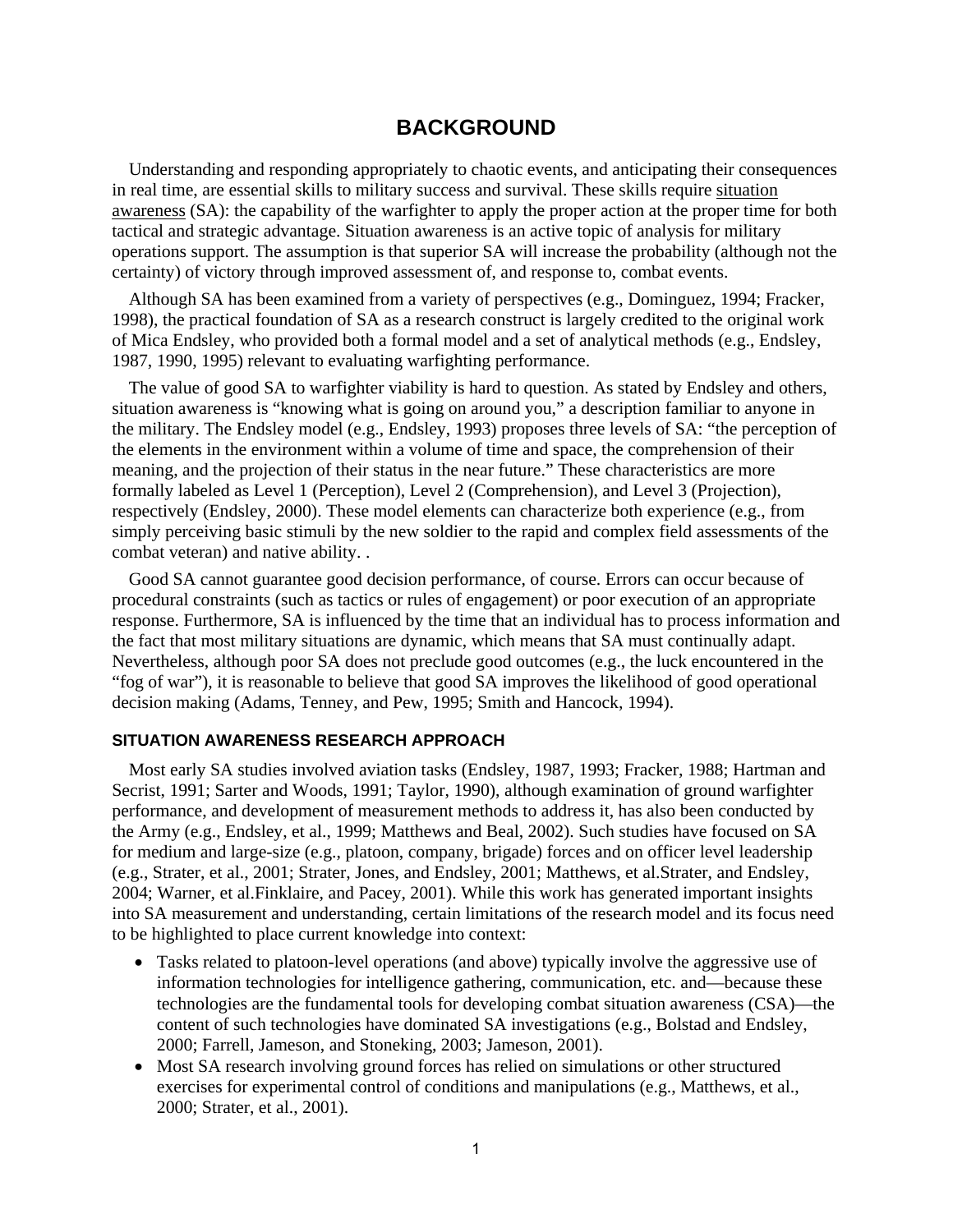<span id="page-7-0"></span>• The primary SA data collection method, and most of its variants, requires some form of intrusion into the test environment. Typically, SA experiment design involves interruption of the mission under study (e.g., "freezing" a simulation) and administration of a set of questions regarding participants' knowledge of tactical conditions. Interruptions are made at multiple random points during an experiment session in order to generate the performance data set (e.g., Endsley, et al.., 1999; Matthews, et al.., 2000). The validity and scientific impact of results obtained in this way may be limited, as such "clean" conditions are never obtainable in the field, and the temporal dynamic of operational missions is fundamentally different from simulations marked by periodic interruptions.

#### **MILITARY APPLICATION OF SA RESEARCH**

SA research has proven valuable to the military command levels to which it has been applied. SA is important both strategically and tactically, however, and studies of SA at the individual especially junior officer and enlisted—level are no less critical, especially since the brunt of current military operations involve small units and small unit leaders. This form of combat relies more on raw sensory experience as input, with less use of technology and information systems. It is characterized by shorter response times, more immediate feedback, and more rapid fluctuations in relevant conditions.

The work reported here was motivated by the lack of significant SA analyses in the literature regarding Marine Corps units at a time when Marine operations are both protracted and intense. The decision-making performance of the patrolling Marine is highly dependent on SA (e.g., USMC, 2005**)**, so SA research focused on this population and its missions could improve combat effectiveness and save lives. Furthermore, the Marine Corps continues to evaluate a doctrine of "distributed operations" (Goulding, 2005) that will place more decision-making responsibility on lower enlisted ranks—individuals with the least technology support and the most unpredictable operating environments. The current work therefore focused on small unit missions and junior leaders for reasons of relevance to both current and projected Marine Corps operations.

#### **MOTIVATION FOR THE CURRENT STUDY**

Discussions with U.S. Army researchers and testing agencies revealed anecdotal reports about the limited utility of current SA measurement methods (i.e., structured environments and scenario interruptions) when applied to deployed operations or field training. Such reports tend to call into question the applicability of current SA experiment designs to practical operations. It is reasonable, however, to expect that a model of human performance—that is, one useful for both explaining observed phenomena and predicting future phenomena—should find instantiation in real-world environments. A key requirement of the current study, therefore, was to examine only continuous, "free play" mission activities that had observable, negative outcomes, to ensure military relevance. In other words, this study focused on SA problems that occur during actual mission performance, rather than on problems more typically generated through structured scenario control in research settings.

An alternate method to scenario interruption for performance measurement can be found through critical incident reporting (e.g., Klein, et al.Calderwood, and Macgregor, 1989) used in the Aviation Safety Reporting System (NASA; 2006). The Aviation Safety Reporting System (ASRS) is a data collection tool and database that utilizes anonymous pilot self-reporting of flight incidents (e.g., hazards that did not result in overt mishaps) to help identify problematic characteristics of the aviation environment. Analysis of the ASRS database is used to guide structured research of specific issues, to change aviation policy, and to refine pilot training. This study utilizes a similar incident reporting technique in support of Marine decision-making research. A useful feature of this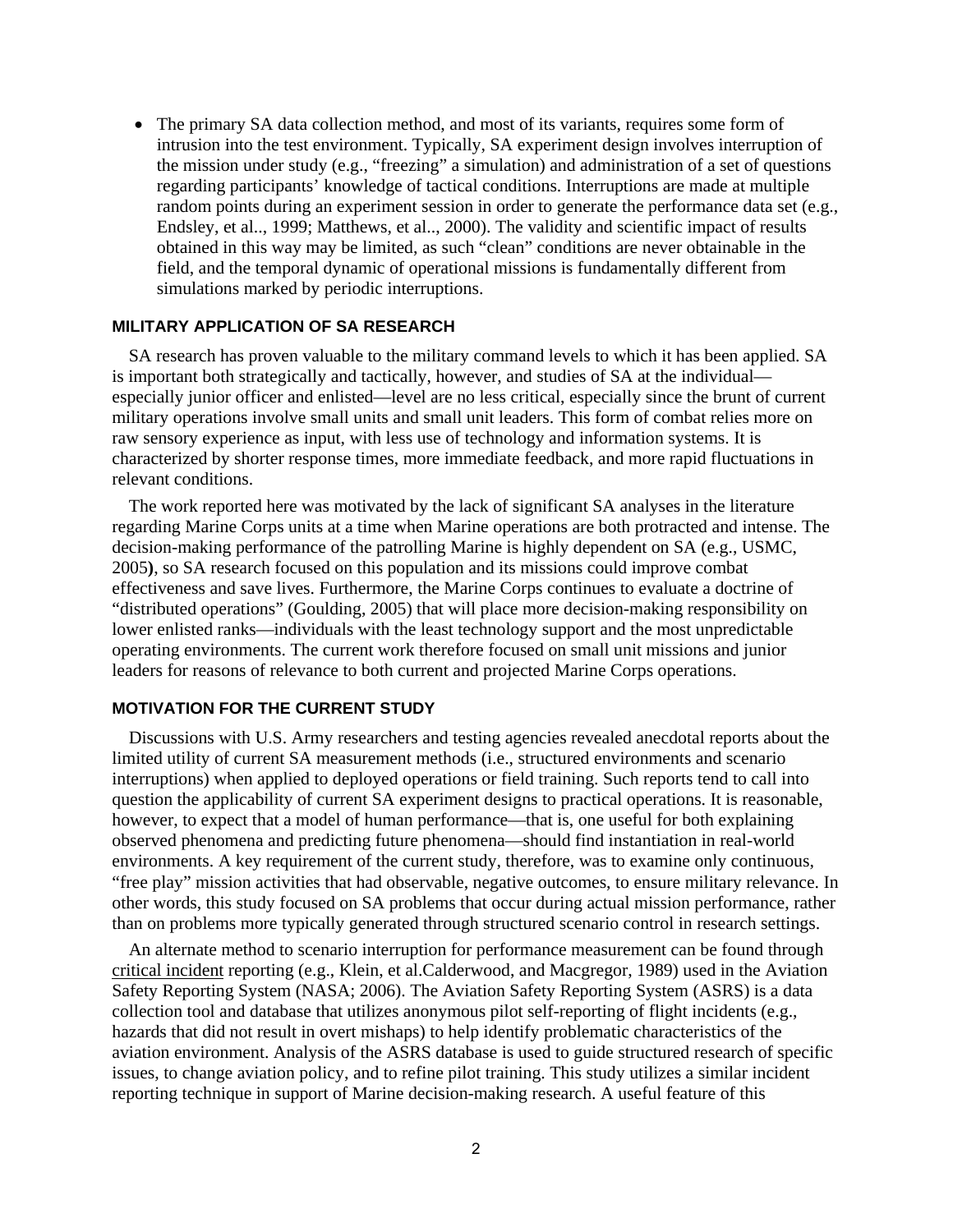<span id="page-8-0"></span>performance measurement approach is that it can be applied to both training and operational activities without modification. An incident reporting technique is used to extract SA data from operational events, and to evaluate the potential of such an approach as an SA investigation tool to supplement the results of more structured research. The three goals of the study reported here were to:

- Characterize and quantify the SA performance of small unit leaders for current combat missions (i.e., CSA) conducted by the Marine Corps
- Utilize an incident report approach, developed for this purpose, to CSA performance measurement
- Compare SA error profiles from both training and operational deployment settings

#### **MARINE CORPS MISSION TRAINING**

The Marine Corps conducts mission-specific weapons and tactics training for all units prior to operational deployment. Data collection for this study was initiated in 2005 during Stability and Security Operations (SASO) training conducted at March Air Reserve Base, and continued as this training was transitioned to the Marine Air Ground Combat Center (MAGCC), Twentynine Palms, CA, in 2007, as part of the Mojave Viper training syllabus.

SASO included missions and tactics required of small units operating among civilian populations (specifically, Operation Iraqi Freedom). The Marine Corps scheduled SASO training for battalions just prior to their operational deployment. The syllabus focused on small units, operating on the move in ill-defined or rapidly changing circumstances, and typically far from other assistance. The environment was designed to be representative of operating conditions in Iraq.

A major benefit of data collected from SASO and, later, Mojave Viper, was that training activities were divided into mission-specific events that aided focused performance measurement. The high instructor-to-student ratio also offered a wealth of operationally experienced observers and subject matter experts (SMEs) to provide performance assessment. SASO training missions consisted of:

- Patrol (on foot)
- Mounted Patrol (which included mechanized patrol)
- Cordon and Knock an organized effort to surround and secure a building, and then to control, search, or question the building occupants
- Urban Assault securing and occupying a building or area by force, when occupied by hostile forces. This is the only mission with an a priori offensive orientation, i.e., the intent is one of engaging and prevailing over a hostile threat
- Checkpoint Operations intended to set up vehicle "stop and inspect" security stations
- Convoy multi-vehicle movement of personnel and materiel, often through uncontrolled or hostile areas
- Firm Base events occurring for the defense and operation of a fixed secure area, from which patrols and other missions are then deployed
- FEX a final exercise involving a full range of missions and problems lasting over  $72$ continuous hours

To establish a common basis for evaluation, all component training missions used for this study (including operational reports provided from Iraq) were mapped to the original SASO syllabus structure.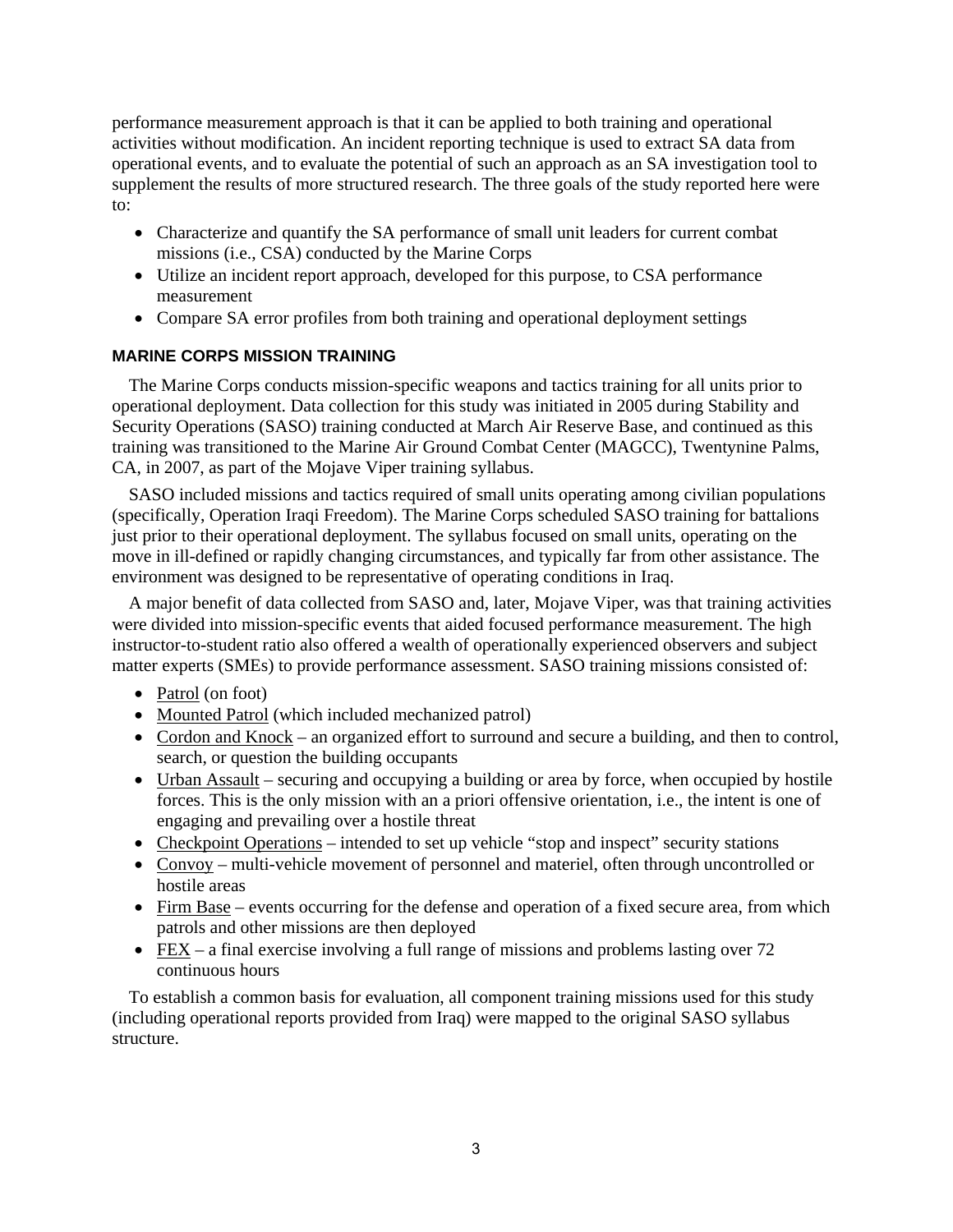### **METHOD**

<span id="page-9-0"></span>The study relied primarily on instructor evaluations of SA performance, gathered as part of their normal training observation duties. Instructors were used as the data collection source because they best understood what constituted militarily meaningful decision-making "errors." Equally important, they understood what mistakes were not important. The instructor cadre therefore provided an effective, operationally relevant filter for performance measurement, superior in relevance and validity to the judgment of untrained researchers. The data set was supplemented by reports solicited from Marines on deployment in Iraq, under sponsorship of the Marine Corps Training and Education Command (TECOM).

#### **DATA SOURCES**

A CSA incident report form was developed specifically for the research study, to be completed whenever an instructor observed a decision-making problem of significance to mission performance or safety, and was designed to be short enough for on-the-spot completion. The incident report (Appendix A) provided space for the observer to enter a brief narrative description of the event, as well as to specify characterizing data such as leadership level or mission, and contributing factors such as fatigue, training, or equipment condition. Experience with the incident report form led to a parallel effort to distribute the form to units deployed to Iraq. Introduction letters and completion instructions were included with each form, which could be returned voluntarily and anonymously by prepaid mail.

The Marine training staffs also utilized an evaluation form of their own. These forms were completed as part of their instructor duties and addressed critical factors of planning, preparation, and execution for each mission, with space for additional instructor comments as needed. To supplement the final data set, these forms were reviewed and scored with the same protocol used for evaluation of the incident report forms.

#### **PROCEDURE**

Command leadership was first briefed regarding the purpose of the experiment and the desired data collection procedures. After official endorsement was obtained for the study, the staff was briefed on the specific data collection method. The incident report form was explained in detail, including the importance of anonymity for the people under observation. Instructors with operational experience were also encouraged to complete incident reports, as time permitted, pertaining to recollections of SA performance errors or other decision-making problems observed during their own deployments. After all questions were answered, a supply of incident report forms was left with the command, and the training staff went on to conduct their normal duties.

At the conclusion of each unit training cycle (approximately every 2 weeks), the experimenters returned to collect the incident report forms, including duplicates of available instructor training evaluation forms. Reports that contained irrelevant or uninterpretable events were first discarded. Remaining forms were then checked to remove any personally identifiable information, and collated to remove any redundant reports (i.e., multiple sources reporting on the same incident). Forms returned from Iraq were scored as received, until the end of the data collection period. Finally, all data were entered into an Excel spreadsheet for analysis.

Each incident was then classified according to the consensus judgment of the research team as primarily representing SA Level 1, 2, or 3 characteristics, using the Endsley model. Although many reports contained elements that could legitimately reflect more than one SA category, only a single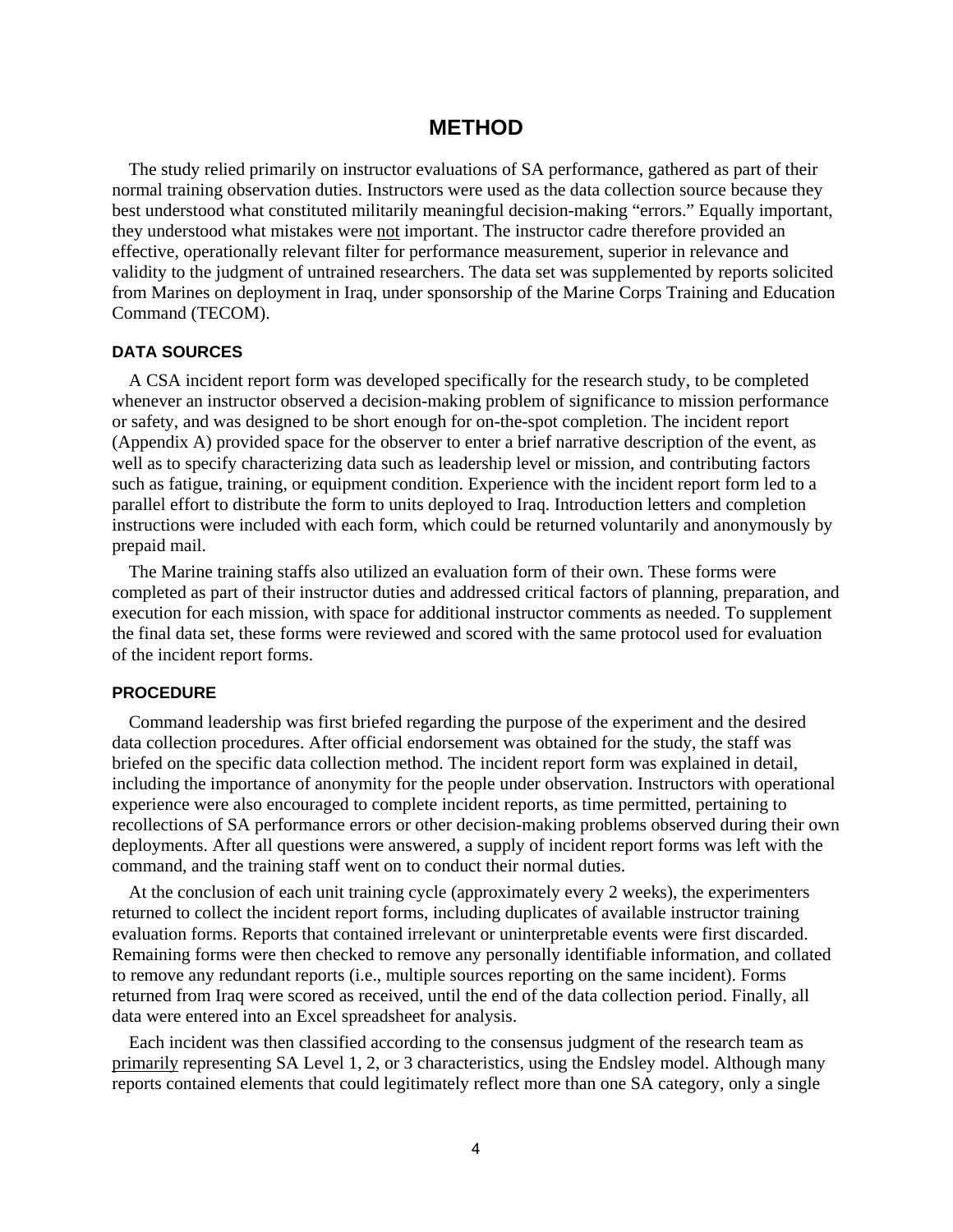<span id="page-10-0"></span>classification was assigned to each incident for this initial analysis. In addition, data from special response fields were extracted from each report, as follows:

- Source Training or operational Deployment
- Mission, using the SASO model, above
- Leadership Level the individual most responsible (or involved) in the incident, including Fire Team Leader, Squad Leader, Platoon Leader, and Company Commander
- Contributing Factors conditions or items that were involved in the incident, which were further parsed into
	- o Standing Conditions, involving characteristics that were fixed or that did not change significantly during operations, such as experience, pre-existing training or skill levels, equipment, and communications support
	- o Acute Conditions, involving characteristics that could fluctuate during operations, such as daily fatigue or sleep, stress or overload, and level of inattention or complacency

#### **PERSONNEL**

Reports were gathered from units completing SASO training, Mojave Viper training, or on deployment in Iraq between May 2005 and September 2008.

#### **ANALYSIS**

This study was conducted to explore the potential of applying a theoretical model of situation awareness to a collection of operational events. Data were presented in terms of bar charts and frequency tables to reveal SA patterns across the two primary factors of interest—Leadership Level and Mission. Analyses for this initial study were primarily descriptive.

Inferential statistical analysis was not applied to the data set because of the disparity in numbers of reports from Training and Deployed sources and the small sample sizes that resulted from even basic partitioning of the data set. Analytical approaches for future data collection efforts are presented in the Discussion.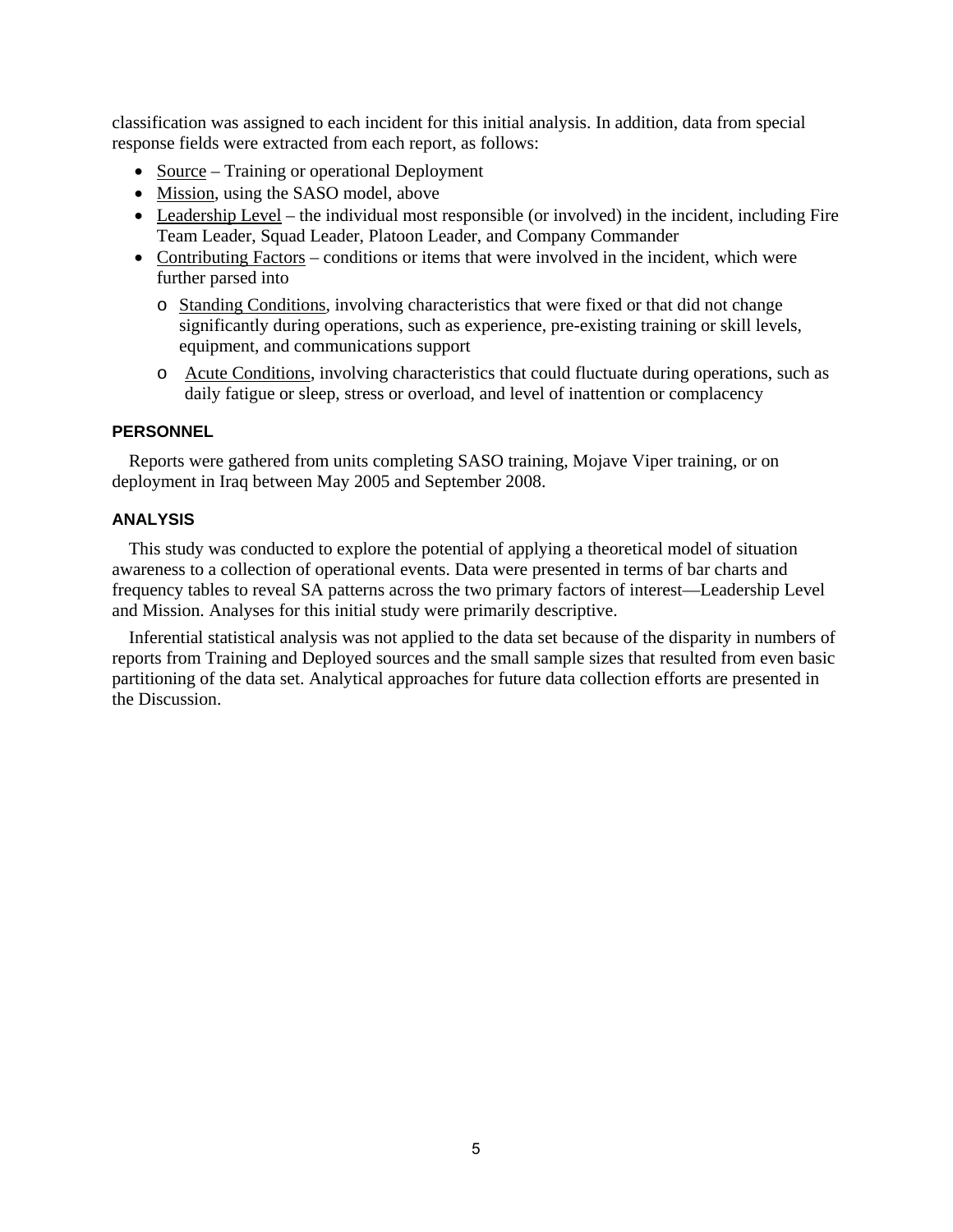### **RESULTS**

<span id="page-11-1"></span><span id="page-11-0"></span>A total of 79 reports were obtained from the training environment and 22 reports were obtained from operational deployments to Iraq at the conclusion of the data collection period, yielding a total of 101 distinct incidents.

#### **GENERAL**

Figure 1 shows the breakdown of reports according to the Endsley model, sorted by Source. All three data sets—Training, Deployed, and Combined—show the same step-wise structure, i.e., Level 1 errors > Level 2 errors > Level 3 errors. Based on these results, the majority of incidents were attributable to a failure to perceive important features of the environment or situation.



Figure 1. Data Source x SA Level.

Table 1 shows the breakdown of reports by Mission. Most reports came from Urban Assault, Patrol, and Checkpoint Operations. It is possible, but not conclusive, that relative numbers of incident reports reflect characteristics of the missions themselves (such as exposure to hazards for a protracted period, activities performed while dismounted, etc.) and therefore provide an ordinal predictor of mission complexity.

| <b>Mission</b>        | <b>Source</b>   |                 |                 |  |  |
|-----------------------|-----------------|-----------------|-----------------|--|--|
|                       | <b>Training</b> | <b>Deployed</b> | <b>Combined</b> |  |  |
| Patrol                | 22.5            |                 | 27              |  |  |
| <b>Mounted Patrol</b> | 82              |                 | 10              |  |  |
| Cordon / Knock        | 130             |                 | 13              |  |  |
| Urban Assault         | 199             |                 | 28              |  |  |
| <b>Checkpoint</b>     | 144             |                 | 18              |  |  |
| Convoy                | 01              |                 |                 |  |  |
| <b>Unknown</b>        | 01              |                 | 1               |  |  |
| <b>FEX</b>            | 20              |                 | 2               |  |  |
| Firm Base             | 10              |                 |                 |  |  |
|                       |                 |                 |                 |  |  |

| Table 1. Data Source x Mission. |  |
|---------------------------------|--|
|---------------------------------|--|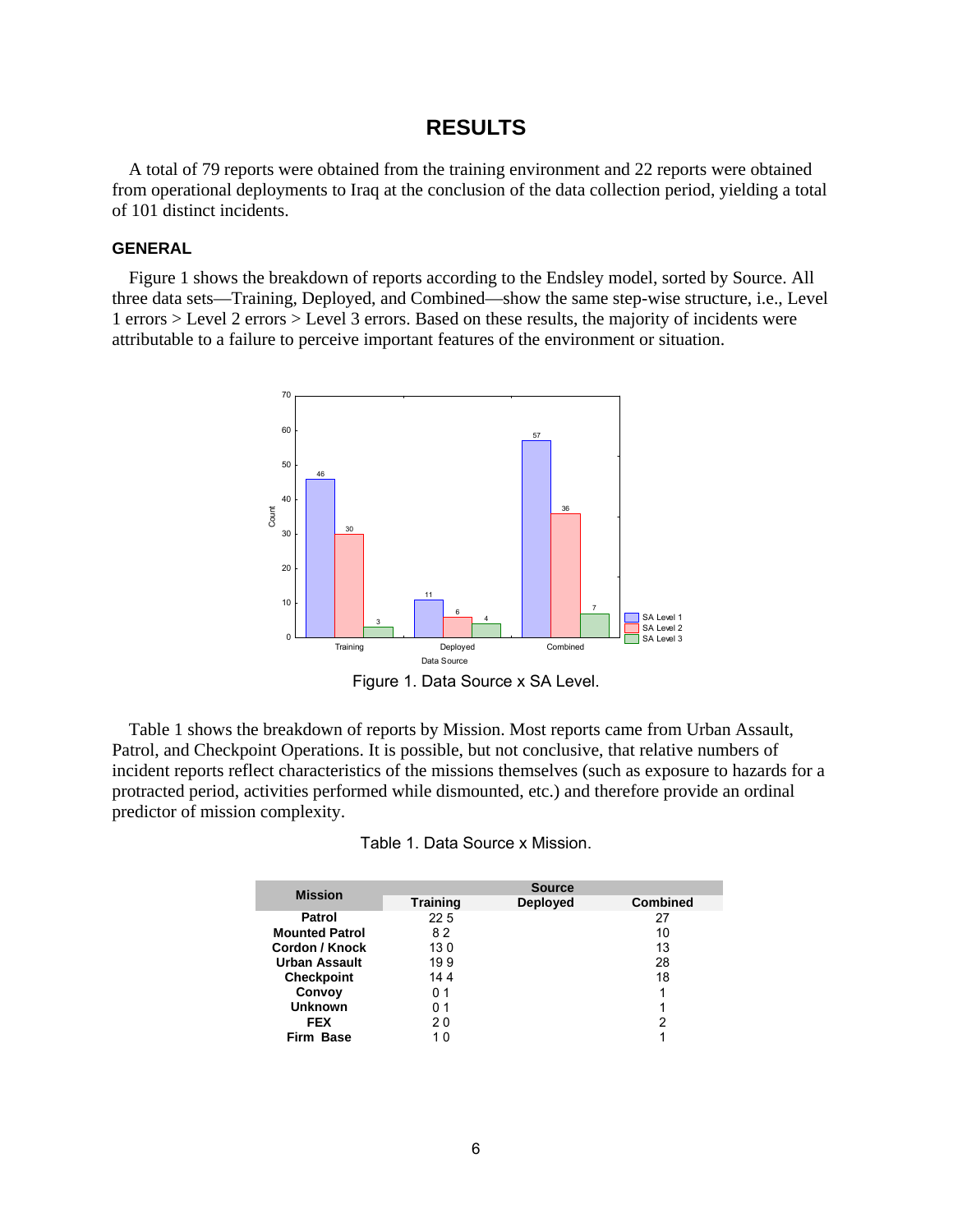<span id="page-12-0"></span>The same three missions—Urban Assault, Patrol, and Checkpoint Operations—dominated the data set when expressed as proportions (Figure 2), with Urban Assault (planned and executed as an offensive operation) accounting for the most Deployed incidents.



Figure 2. Data Source x Mission.

In the results that follow, combined sources are presented first, followed by results from Training and results from Deployment settings. The analysis of Contributing Factors is presented last. In addition, each analysis is shown from two complementary perspectives to reflect the potential understanding to be gained from this approach to performance modeling:

- The pattern of SA error frequencies across a factor (e.g., the relative proportion of SA Level 1, 2, and 3 errors for Leadership Level), and
- The pattern of SA error frequencies within each level of the factor (e.g., the relative proportion of SA Level1, 2, and 3errors for the Fire Team Leader, for the Squad Leader, for the Platoon Leader, and for the Company Commander).

Because small sample sizes in many categories yielded dramatic differences in raw data counts, subsequent analyses are presented in terms of relative proportions within each category (i.e., the approach of Figure 2), which appeared to provide more stable and interpretable results.

#### **PART I – LEADERSHIP LEVEL**

Distributed operations (DO) doctrine places more reliability on junior leaders to execute decisionmaking tasks formerly conducted by more senior leaders. It was useful, therefore, to investigate SA incidents at different levels of leadership in order to characterize current performance levels and the direction that future DO training may need to take.

#### **Combined Results**

As shown in [Figure 3a,](#page-13-1) the highest proportion of errors occurred at SA Level 1 (Perception), in keeping with earlier data depictions. The data transposition of [Figure 4](#page-14-1) shows that the highest error rates were observed among Squad and Platoon Leaders at all three SA levels. This may reflect the relative responsibilities of these leadership levels or may indicate that Fire Team Leaders do not have the decision-making duties that would lead to the type of incidents that triggered the reports of this data set. The result for Company Commander is more difficult to interpret; it is possible that this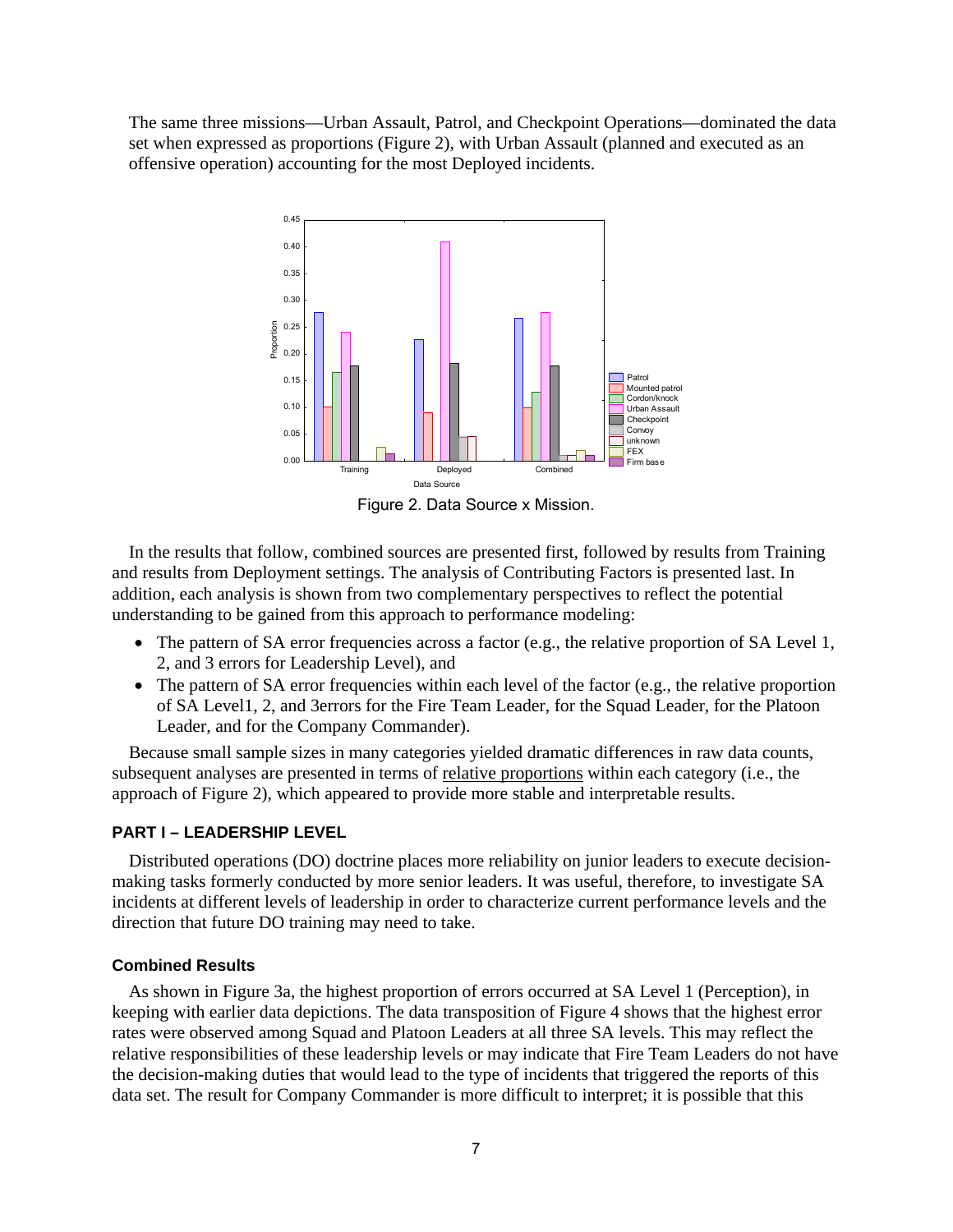<span id="page-13-1"></span><span id="page-13-0"></span>leadership role has sufficient time for decision making, or access to information support resources, that resulted in relatively few reported errors.

Figure 3b shows an interesting pattern of SA errors for the Squad Leader, with most errors occurring at Level 3 (Projection). This is contrasted with the pattern of Figure 1, which showed a generally decreasing frequency of errors with higher SA levels, and may be indicative of the challenges faced by this junior, yet pivotal leadership position.



(b) Leadership Level x SA Errors – Combined

Figure 3. SA Errors: Different Levels of Leadership – Combined.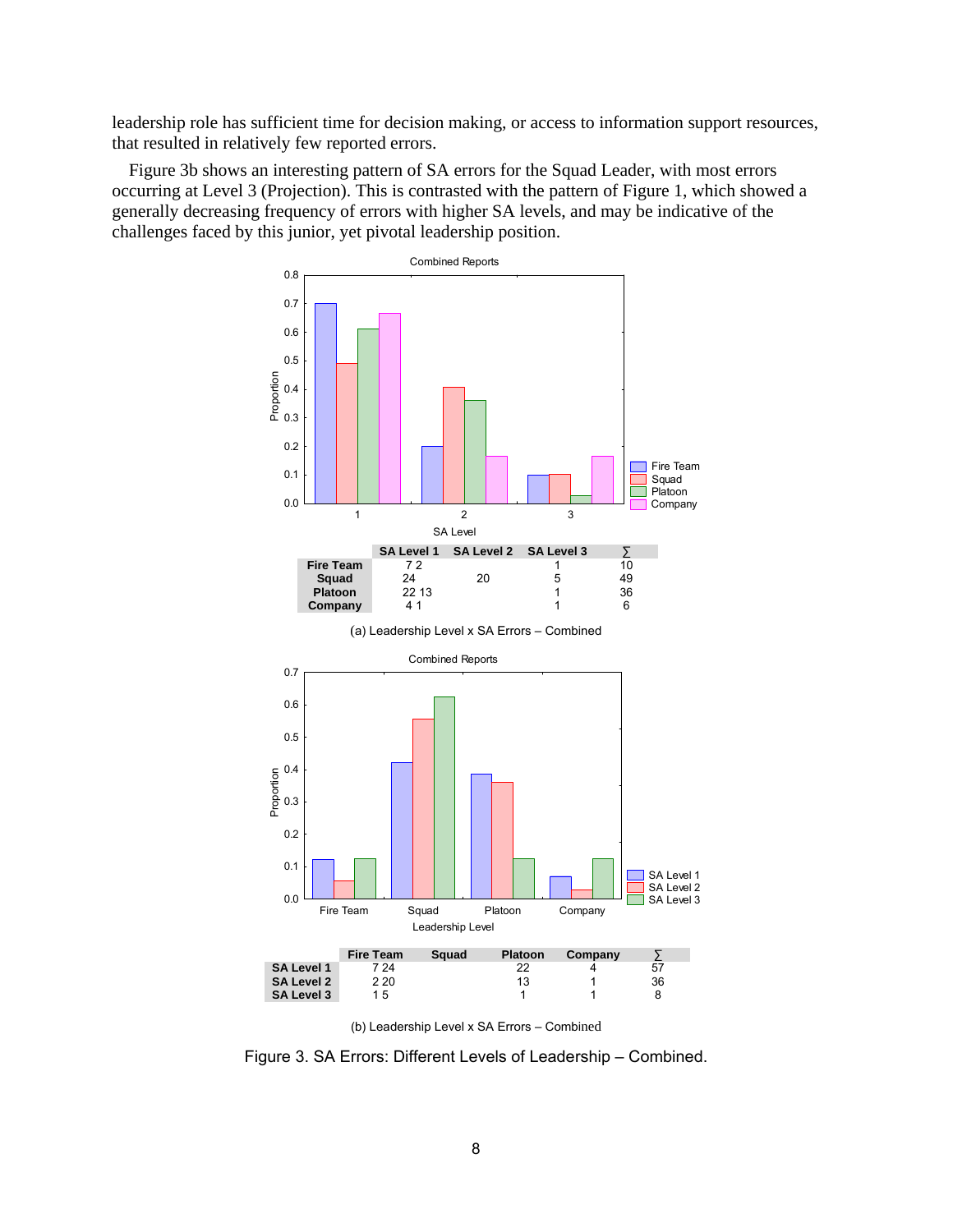#### <span id="page-14-1"></span><span id="page-14-0"></span>**Training Results**

The pattern of SA errors observed from Training (Figure 4a), and their breakdown by Leadership Level, essentially matches those of the Combined reports presented in [Figure 1](#page-11-1)—the vast majority of reported errors occurred at SA Level 1. The predominance of perception errors (i.e., detecting elements of the environment) is possibly due to the fact that Training reports made up the majority of the data set and Marines are still mastering tactical skills at this stage of their development.

Figure 4b also shows the same reversed pattern for squad leader performance found earlier, again probably due to the major contribution of Training reports to the data set.



(b) SA Errors X Leadership level – Training

Figure 4. SA Errors: Different Levels of Leadership – Training.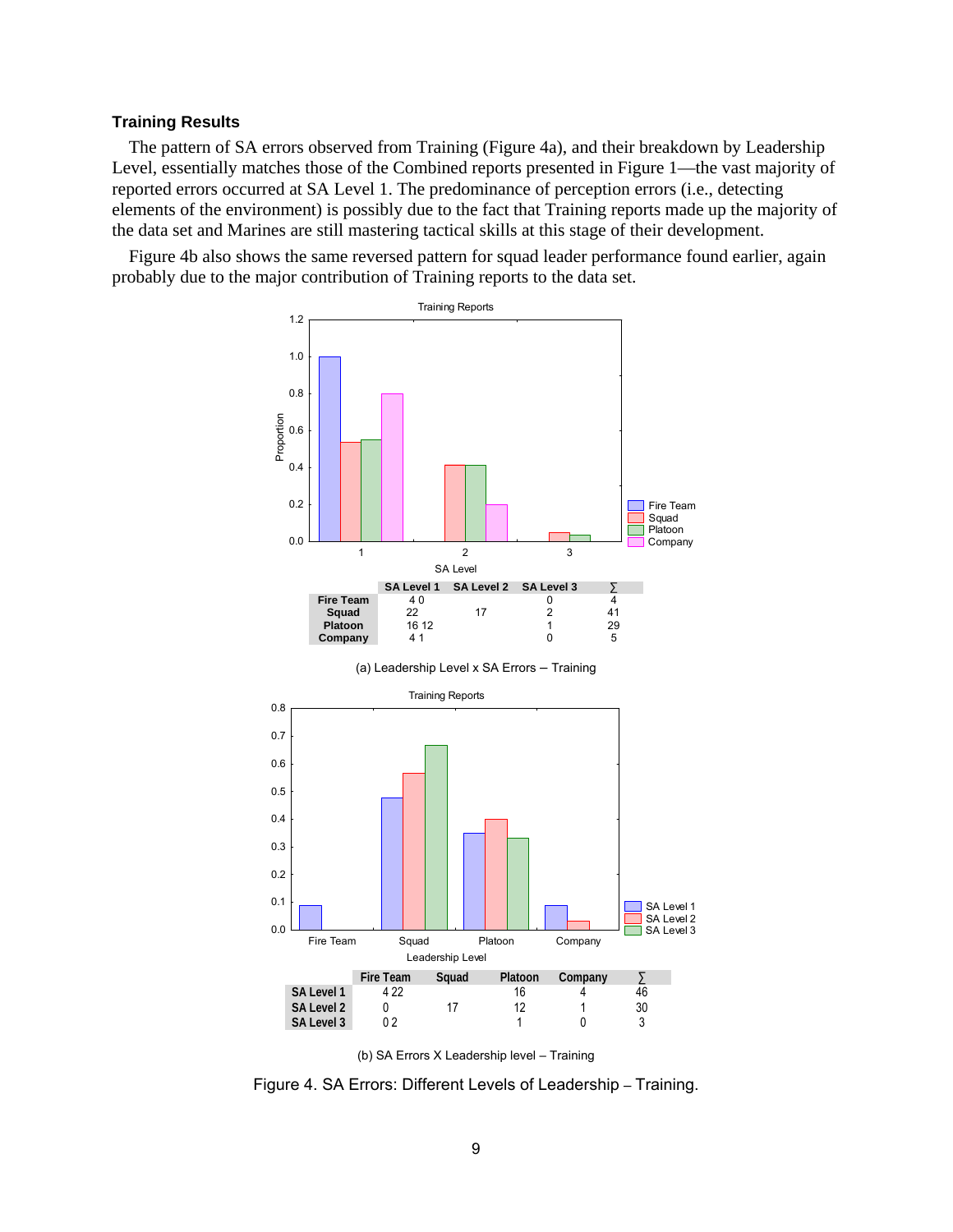#### <span id="page-15-0"></span>**Deployment Results**

Differences in error patterns between Deployment and Training data (Figures 4 and 5) may be due to the disparity in numbers of reports received from these sources. Deployment data were relatively sparse and, therefore, frequency counts were probably less stable. Figure 5b, however, also shows the reversed pattern of SA errors for the Squad Leader role.





Figure 5. SA Errors: Different Levels of Leadership – Deployed.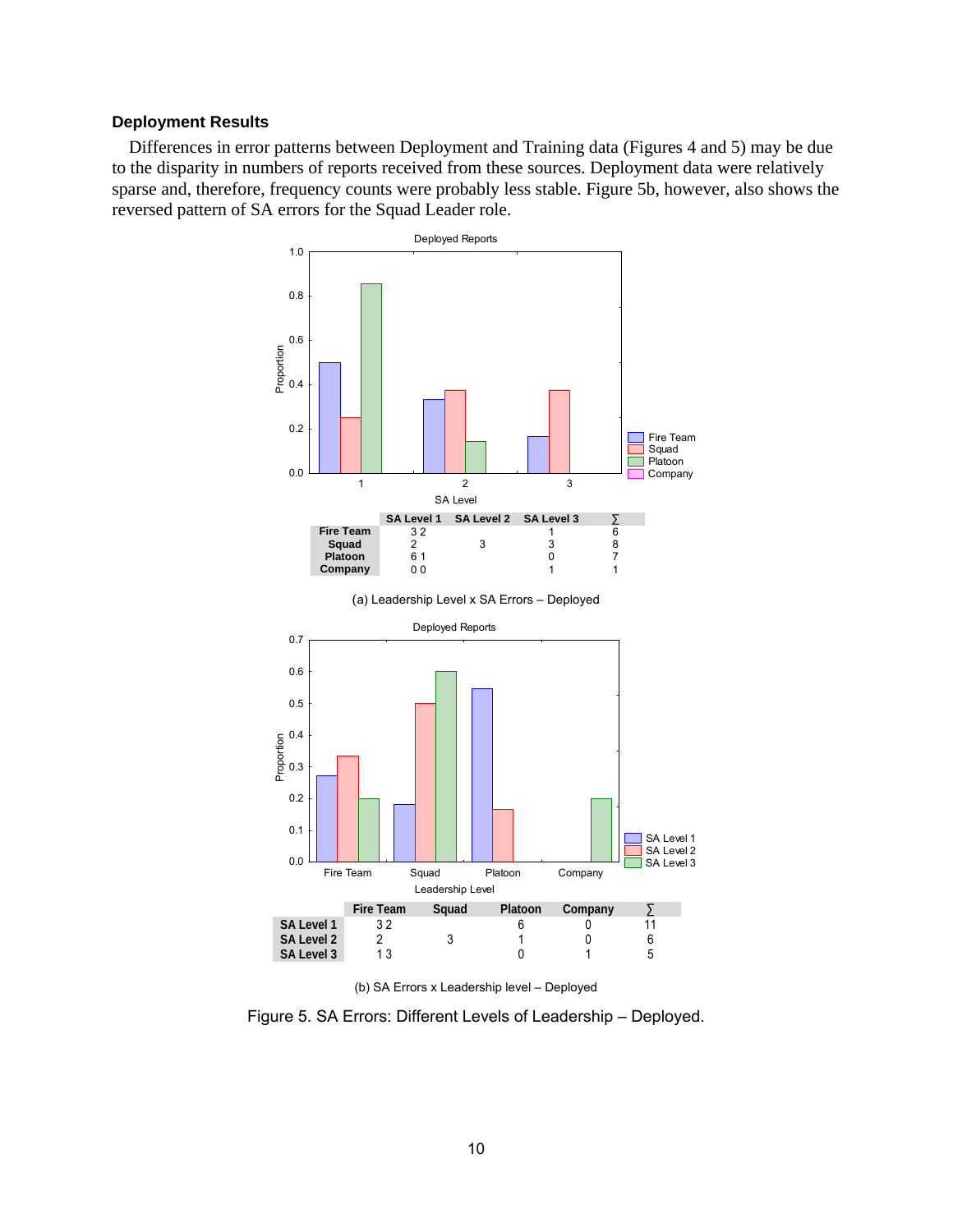<span id="page-16-0"></span>In summary, results for analyses of Leadership Level indicate that:

- SA error frequencies follow an overall pattern, with more Level 1 than Level 2 errors, and more Level 2 than Level 3 errors. The predominance of this effect in the Training data may indicate that experience may account for much of this SA error category.
- Most incidents involved the Squad Leader, followed by the Platoon Leader, the Fire Team leader and Company Commander, respectively.
- The pattern of SA errors was reversed for the Squad Leader, compared with the data set as a whole, with more Level 3 (Projection) errors than Level 1 (Perception) errors, and may indicate special conditions of this position.

#### **PART II – MISSION**

Each SASO mission reflects different degrees of complexity and hazard, depending on the amount of time spent in a hostile area, the number of people involved (i.e., military and civilian, friendly, and hostile), the availability of protective cover, and the clarity of task objectives. Data evaluation must therefore include such contextual factors.

Note that one report, obtained from a SASO instructor regarding a deployment experience, contained valuable and relevant data regarding SA performance. Unfortunately, the specific mission was not listed on the report. Rather than delete the incident, an "Unknown" category was included in the results, below, although little could be gleaned from the report.

#### **Combined Results**

As noted earlier, the Urban Assault, Patrol, and Checkpoint missions accounted for most of the incident reports, and that these missions broke down across the three SA levels in a stepwise fashion. Figure 6a completes the picture of relative error frequencies for all mission types and all SA levels.

While the stepwise relationship in error frequency across Level 1, Level 2, and Level 3 is roughly maintained in this breakdown, it is apparent in both [Figure 6a and 6b](#page-17-1) that some missions showed widely differing effects in this regard, likely due to the instability of very low frequency counts (e.g., Firm Base), which influenced the proportions shown in the bar graphs. Relationships across SA levels are easier to see in the accompanying table of each figure.

Note that Convoy, Firm Base, and FEX differed markedly from other missions in the number of incident reports collected. Certainly, the FEX mission is unique to Training, and low report numbers are explainable on that basis, while the Firm Base mission may be approached differently during deployment. Further analysis and/or data collection is necessary, however, to resolve whether the Convoy disparity is due to the characteristics of the mission (e.g., greater team cooperation, more structured event sequences, etc.), to its relative frequency of occurrence in training syllabi or deployed assignments, or to some other factor.

#### **Training Results**

Although the relative pattern of SA errors (Level  $1 >$  Level  $2 >$  Level 3) can still be seen across missions where reports were provided ([Figure 7a\)](#page-18-1), these patterns vary dramatically by Mission (Figure 7b). No reports, or extremely small numbers of reports, were received for several missions (as discussed for Combined results, above), making interpretation problematic. Again, the breakdown of SA errors recorded from training events is easier to see in the frequency tables of Figure 7 than from the bar graphs.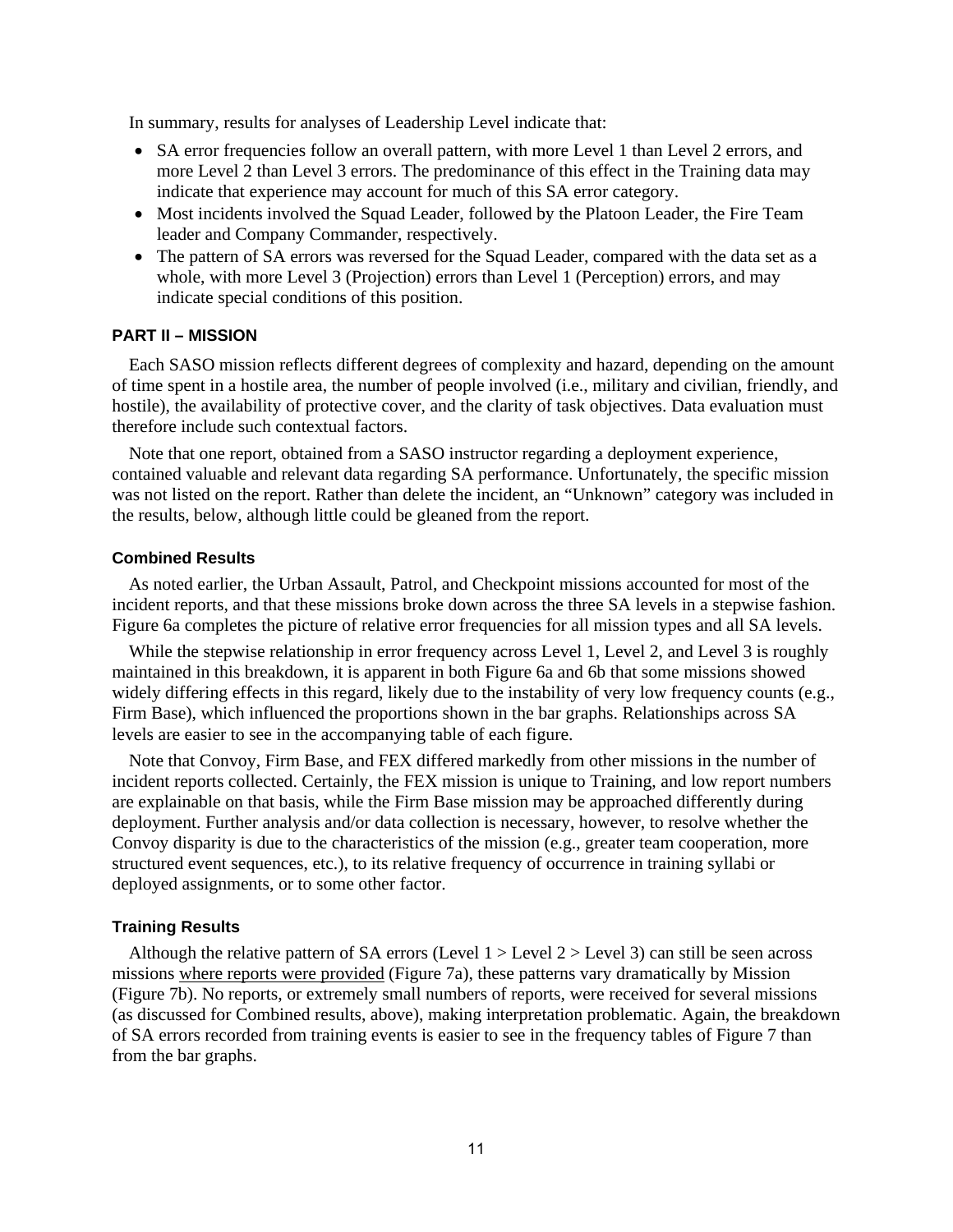<span id="page-17-1"></span><span id="page-17-0"></span>

(b) SA Errors x Mission Type – Combined

Figure 6. SA Errors: Mission Type – Combined.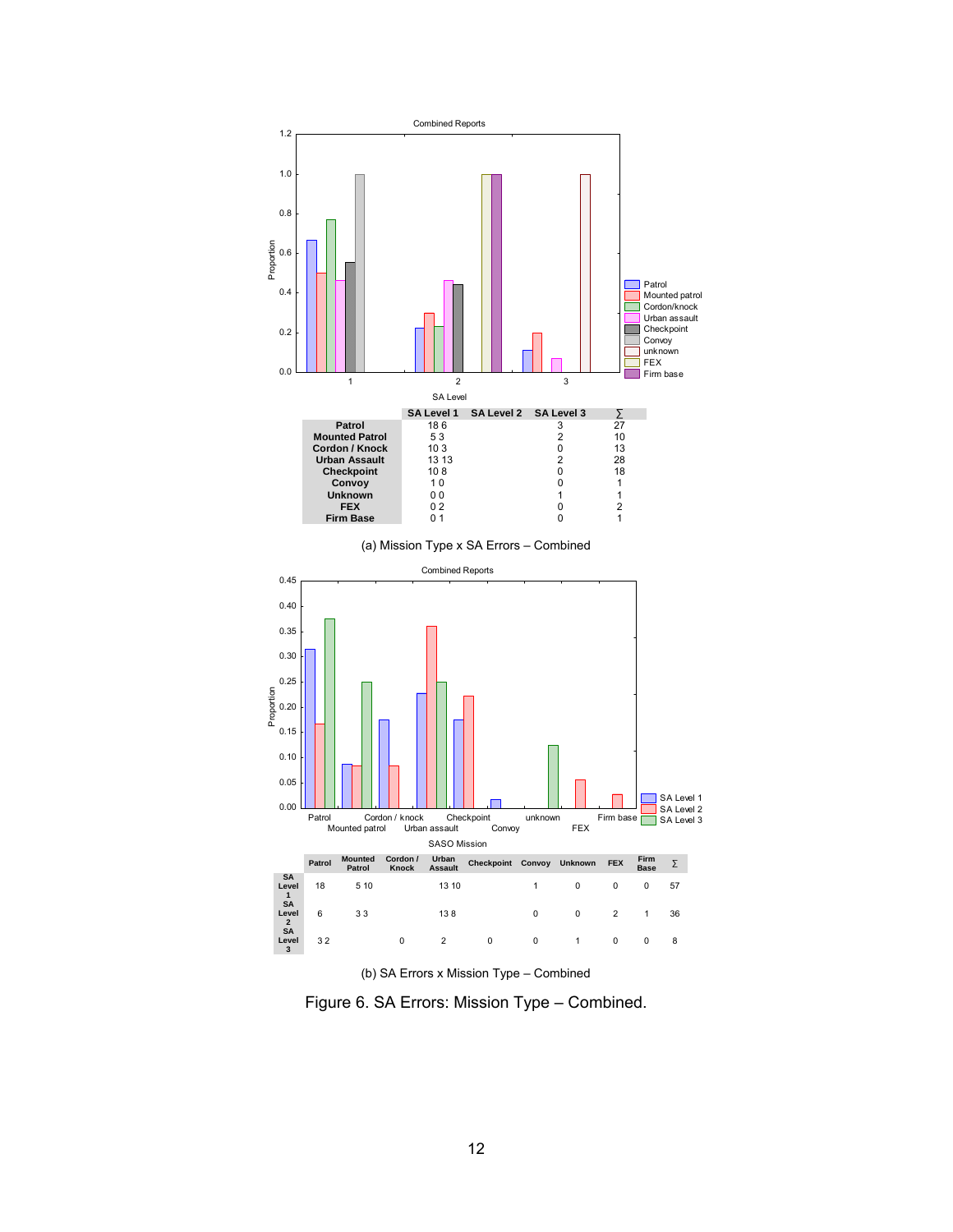<span id="page-18-1"></span><span id="page-18-0"></span>



Figure 7. SA Errors: Mission Type – Training.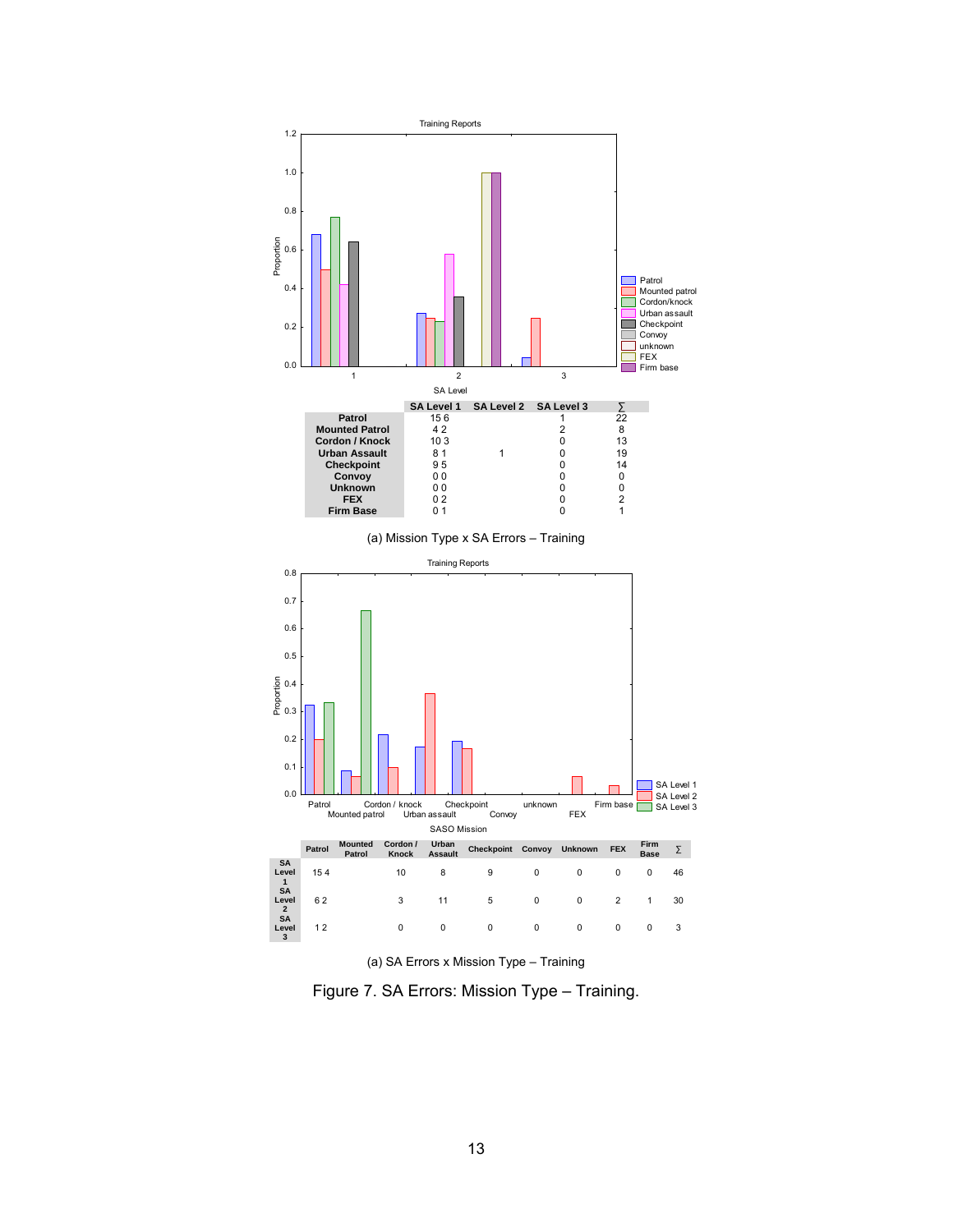#### <span id="page-19-0"></span>**Deployment Results**

The low numbers of reports from deployment, shown In Figure 8, give caution to any interpretation. While the characteristic relationship across SA levels was again found for the mission with the highest report count (Urban Assault), other mission data were too sparse to support further conclusions.



(b) SA Errors x Mission Type – Deployed

Figure 8. SA Errors: Mission Type – Deployed.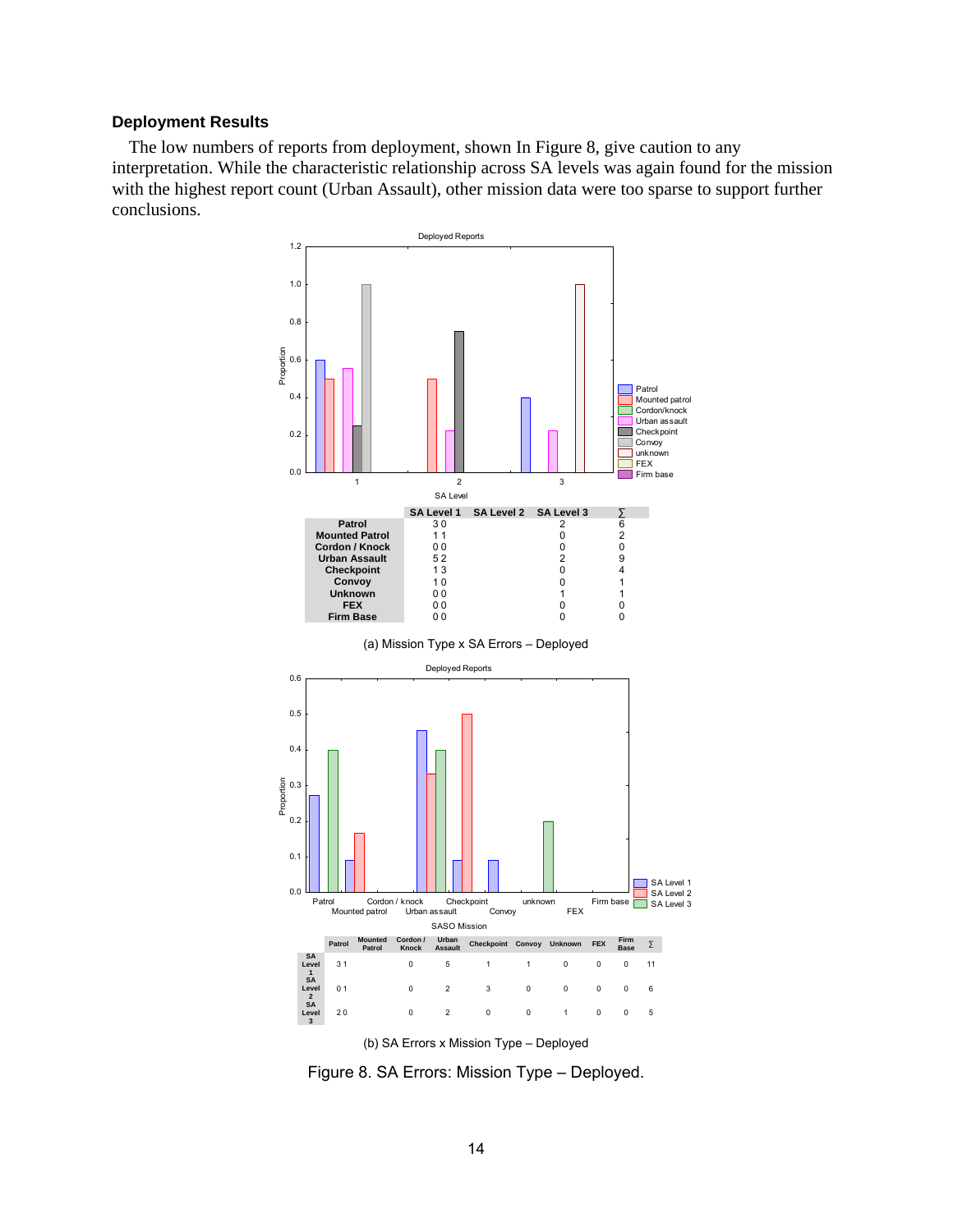<span id="page-20-0"></span>In summary, examination of SA error distributions by Mission indicated that:

- The Urban Assault, Patrol, and Checkpoint Operations missions accounted for most of the SA errors. This may be due to the inherent characteristics of these mission, e.g., complexity, duration, or hazard, but the causal factors could not be resolved solely from these data.
- The parsing of such a limited data set into such a large number of missions meant that most Mission categories were represented by extremely low numbers of reports, or none at all. Clearly, a limit is reached for the number of groups that can be analyzed with the size of the current data set.

#### **PART III – CONTRIBUTING FACTORS**

Because operational performance is a function of multiple factors, the incident report forms used for this study included response items for denoting some typical influences on military decision making. The objective was to amplify the narrative of an incident and to place it in a larger military context; characterizing the impact of contributing factors to SA can provide an enhanced foundation for directing improvement interventions. Two classes of conditions were addressed: Standing and Acute.

Standing conditions were defined as major elements of the Marine environment that were brought to a mission such as Equipment, Communications, and Training. Note that formal training was equated with skill level for this study, and were distinguished from Experience, which could be accumulated independently from Training. This distinction is important to evaluation of the results, and may require reconsideration in future data collection efforts.

Acute conditions fluctuate at shorter time scales and include such factors as Fatigue, lack of sleep, Stress, overload, Inattention, and complacency. Acute conditions are often under more individual or unit leader control. The design of the incident report form involved factor combinations, i.e., Fatigue / Sleep, Stress / Overload, and Inattention / Complacency, which may have sacrificed definitional precision for speed and convenience in completing the form, and which may also require reconsideration in future studies.

*Note that factor counts can exceed total incident report counts, as more than one factor could be listed for each incident.* 

#### **Standing Conditions**

#### *Combined Results*

As shown in [Figure 9,](#page-21-1) all factors except Equipment showed stable (and roughly equivalent) patterns of SA errors. Equipment reports represented only 2% of all data, but most reports were collected from the training environment where equipment resources were either not taxed or equipment was not available (and could not, therefore, be a factor in SA incidents).

Virtually all Communications reports involved verbal interactions, i.e., close-range or face-to-face commands. Nevertheless, the role of such communications in supporting or impeding good SA illuminates similar issues with radio and other IT communications systems. Note the heavy involvement of Communications as a factor in SA Level 1 (Perception) errors. The consistent trend regarding the Level 1 – Level 2 – Level 3 relationship is maintained throughout this analysis, as well.

Experience showed the highest proportion of Level 3 (Projection) errors for all of the conditions, which may indicate a significant role for experience in making effective decisions or in establishing deeper levels of situation awareness.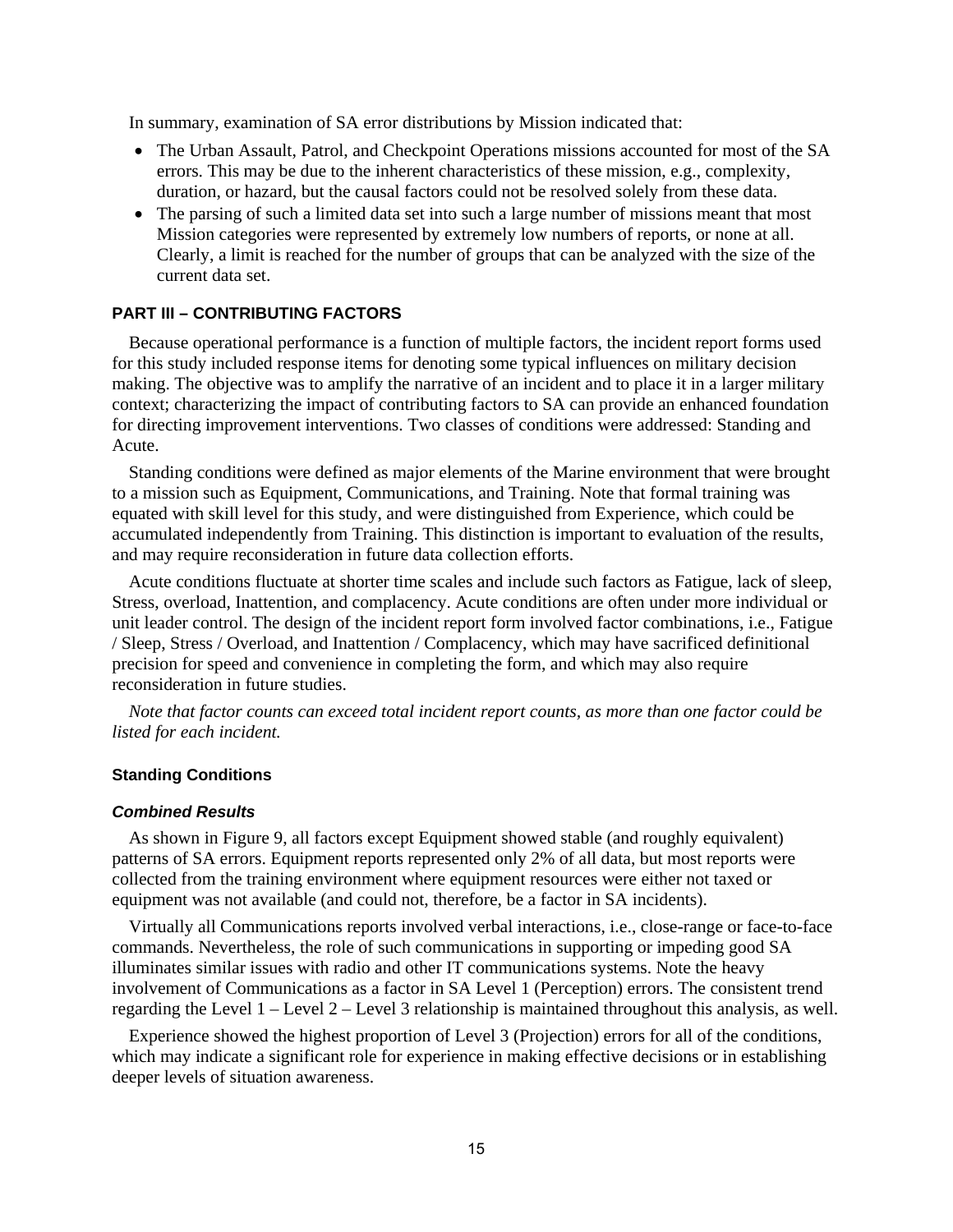<span id="page-21-1"></span><span id="page-21-0"></span>

(a) Standing Condition x SA Errors – Combined



Figure 9. SA Errors: Standing Conditions – Combined.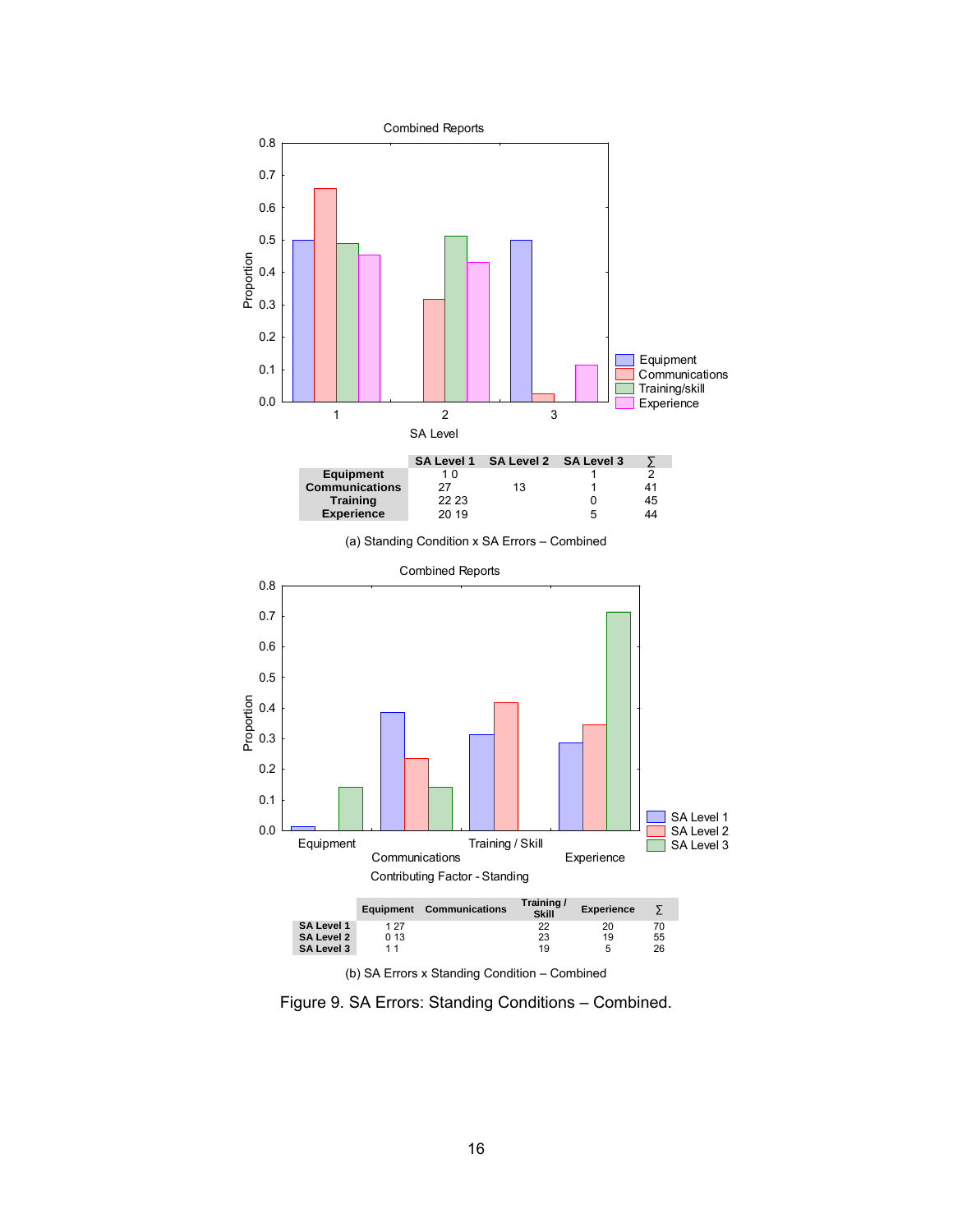#### <span id="page-22-0"></span>*Training Results*

Training data results (Figure 10) showed few differences from the Combined data results. Again, no equipment-related incidents were found during Training, which is most likely a function of the controlled nature of the syllabus (i.e., where resources were either prepared in advance of the training event or were not used at all).



Figure 10. SA Errors: Standing Conditions – Training.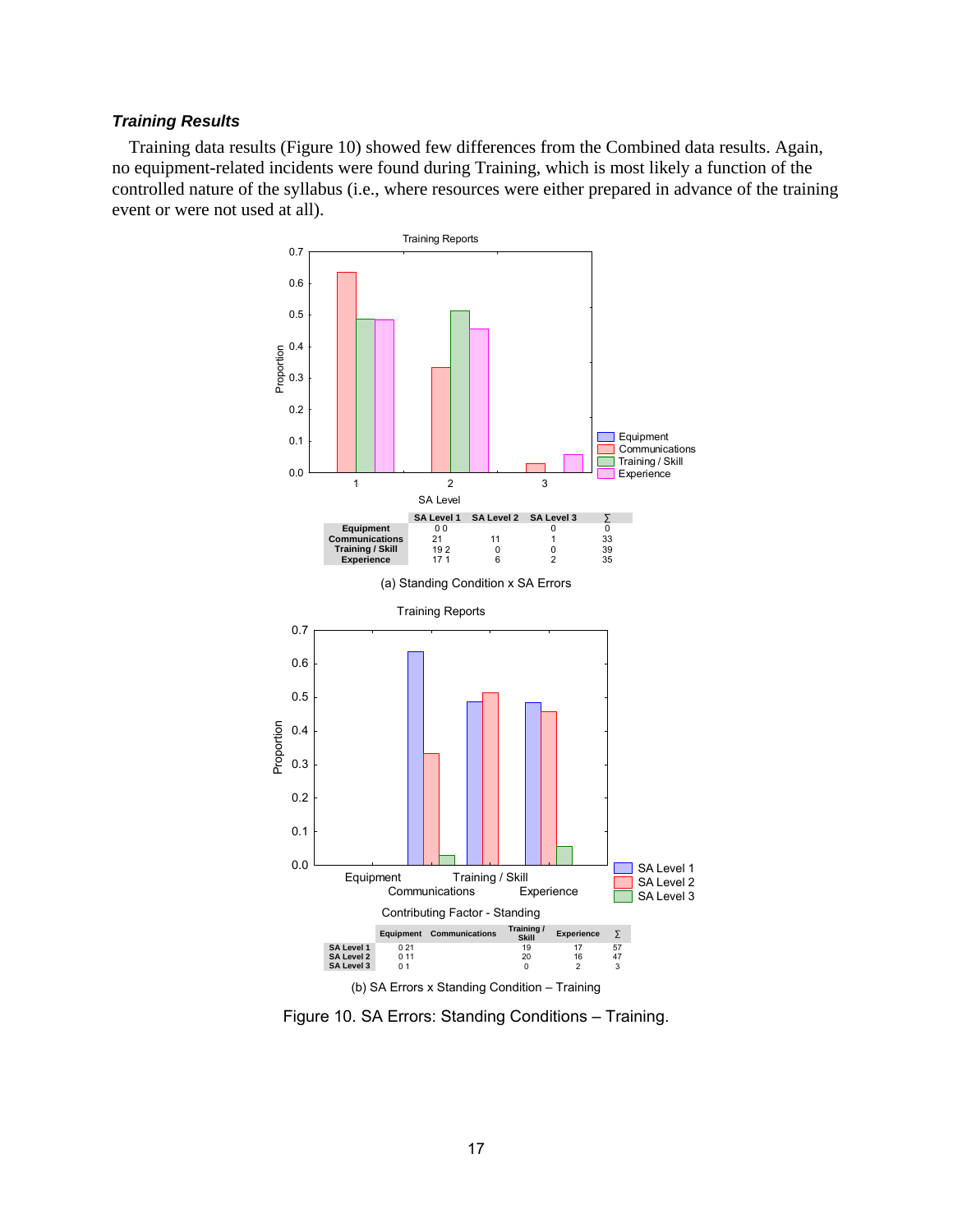<span id="page-23-0"></span>Note that Communications contributed most strongly to SA Level 1 (Perception) errors, indicating the critical nature of basic information exchange to an awareness of the environment. In addition, Experience played a very small role in SA Level 3 (Projection) errors, which could indicate a ceiling effect of experience on performance under Training conditions (i.e., which may not require significant application of SA Level 3 (Projection) performance), or a relative paucity of experience among Marines at this stage of development (i.e., in which case it would not represent a significant basis for performance assessment).

#### *Deployment Results*

The Deployment data shown in [Figure 11](#page-24-1) are consistent with the patterns found for Training data. Note the consistent role of Experience at each level of SA for this data source, with increased involvement of Level 3 SA. While it is tempting to attribute the importance of Experience to the demands of deployed operations, the sample numbers are too low to draw such firm conclusions.

Figure 11 also shows the relative greater contribution of Standing Conditions to SA Level 1 (Perception) errors in the Deployed environment, when compared with Training results.

A review of Standing factors associated with the data set indicated that:

- Experience was a prominent factor in SA errors, especially in the reports gathered from the Deployed environment, with SA Level 3 errors accounting for a larger proportion of incidents compared to the Training environment. Although this result may show an interesting feature of an SA modeling approach to empirical data, respondents may have also interpreted "experience" in a broad way. This observation therefore remains tentative, pending further data collection.
- Standing Conditions contributed primarily to SA Level 1 errors; this proportion was greater in the Deployed setting than in the Training setting.
- Equipment factors played almost no role in SA performance in the Training setting, possibly due to controlled conditions unique to that environment.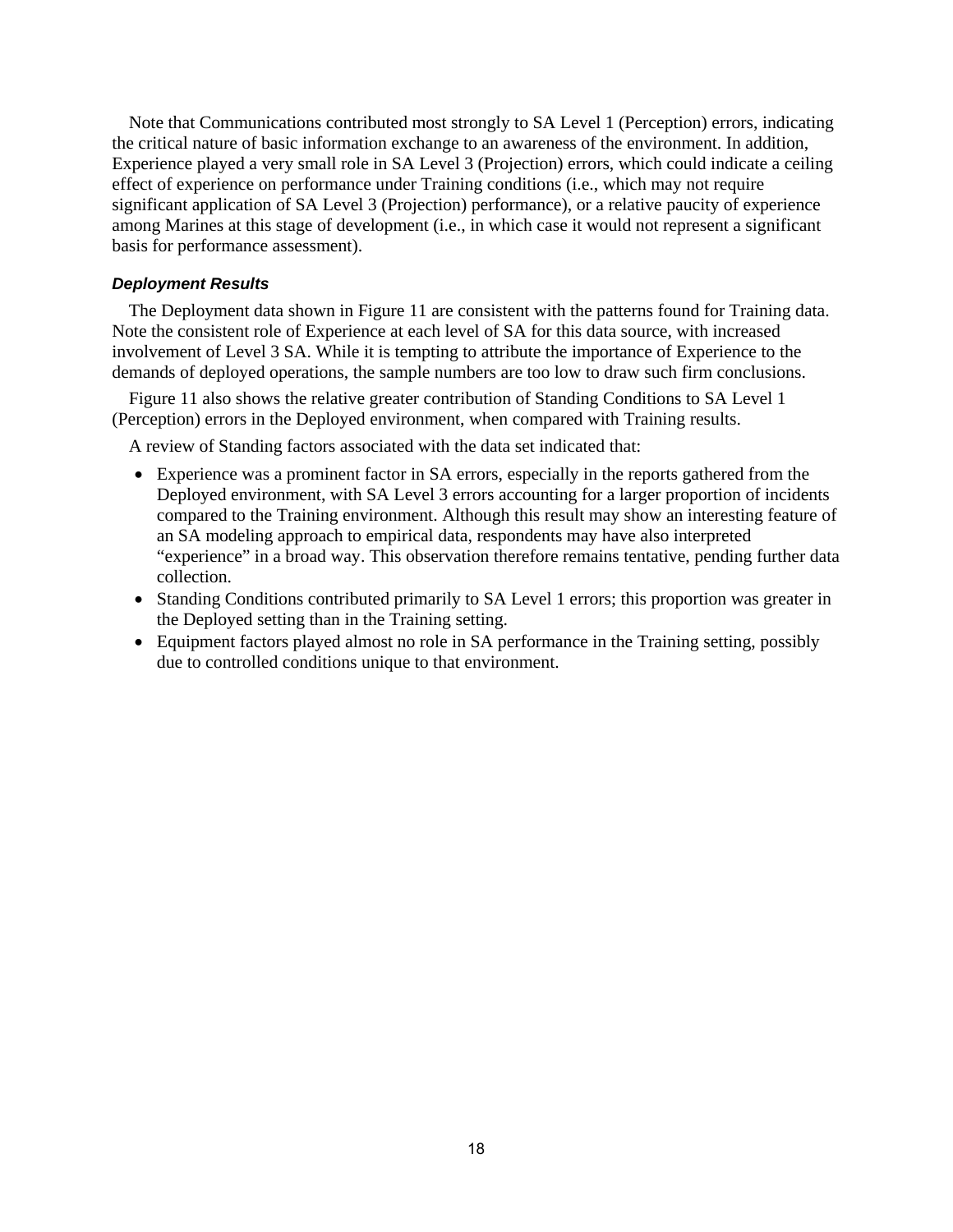<span id="page-24-1"></span><span id="page-24-0"></span>

Figure 11. SA Errors: Standing Conditions – Deployed.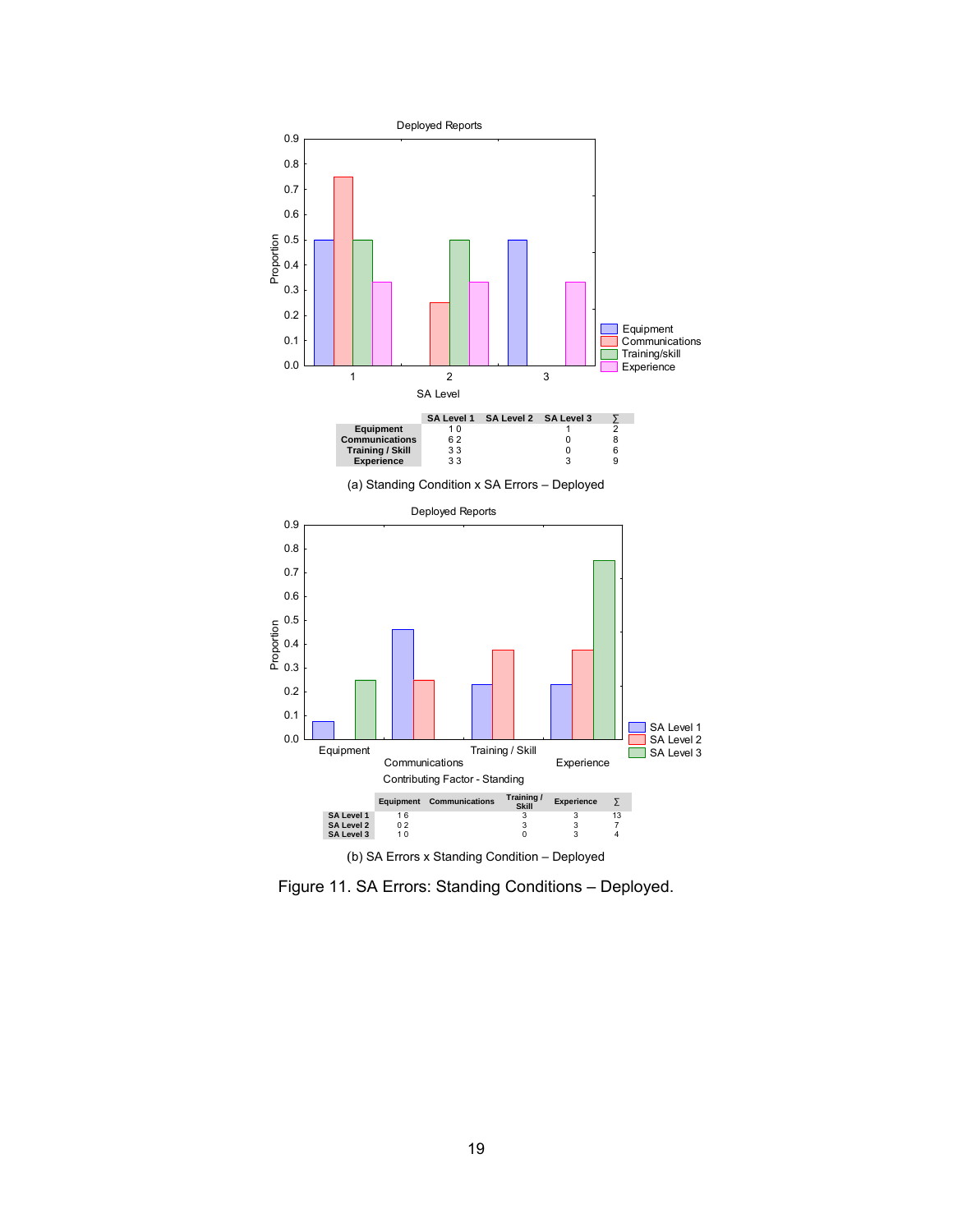#### <span id="page-25-0"></span>**Acute Conditions**

#### *Combined Results*

The tables in [Figure 12](#page-26-1) illustrate that the major factors involved in SA incidents were Stress / Overload and Inattention / Complacency. The relatively short 2-week duration of the training syllabus for SASO or Mojave Viper may account for the relatively mild impact of Fatigue / Sleep. Of these factors, Inattention / Complacency was associated most prominently with SA Level 1, while Stress / Overload was most associated with SA Level 2.

Characteristic patterns of SA ratios (i.e., Level  $1 >$  Level  $2 >$  Level 3) can again be seen in Figure 12 for Acute Conditions, i.e., with primary influence of these factors found for SA Level 1.

#### *Training Results*

The minor role of Fatigue / Sleep on incidents from the Training environment can again be seen in [Figure 13.](#page-27-1) The effects of Stress / Overload on both Level 1 and Level 2 SA incidents can also be seen in the figure, which indicates that this factor influenced both Perception and Comprehension performance in the incident reports.

It is noteworthy that 62% (21 of 34) of Level 1 errors were attributed to Inattention / Complacency, compared with only 33% (11 of 34) attributed to Stress / Overload. This condition is reversed for Level 2 errors, however—5 of 17 (29%) and 11 of 17 (65%), respectively—implying a stronger contribution of Inattention / Complacency to Level 1 errors (the perception of elements in the environment) and a stronger contribution of Stress / Overload to Level 2 errors (the comprehension of their meaning).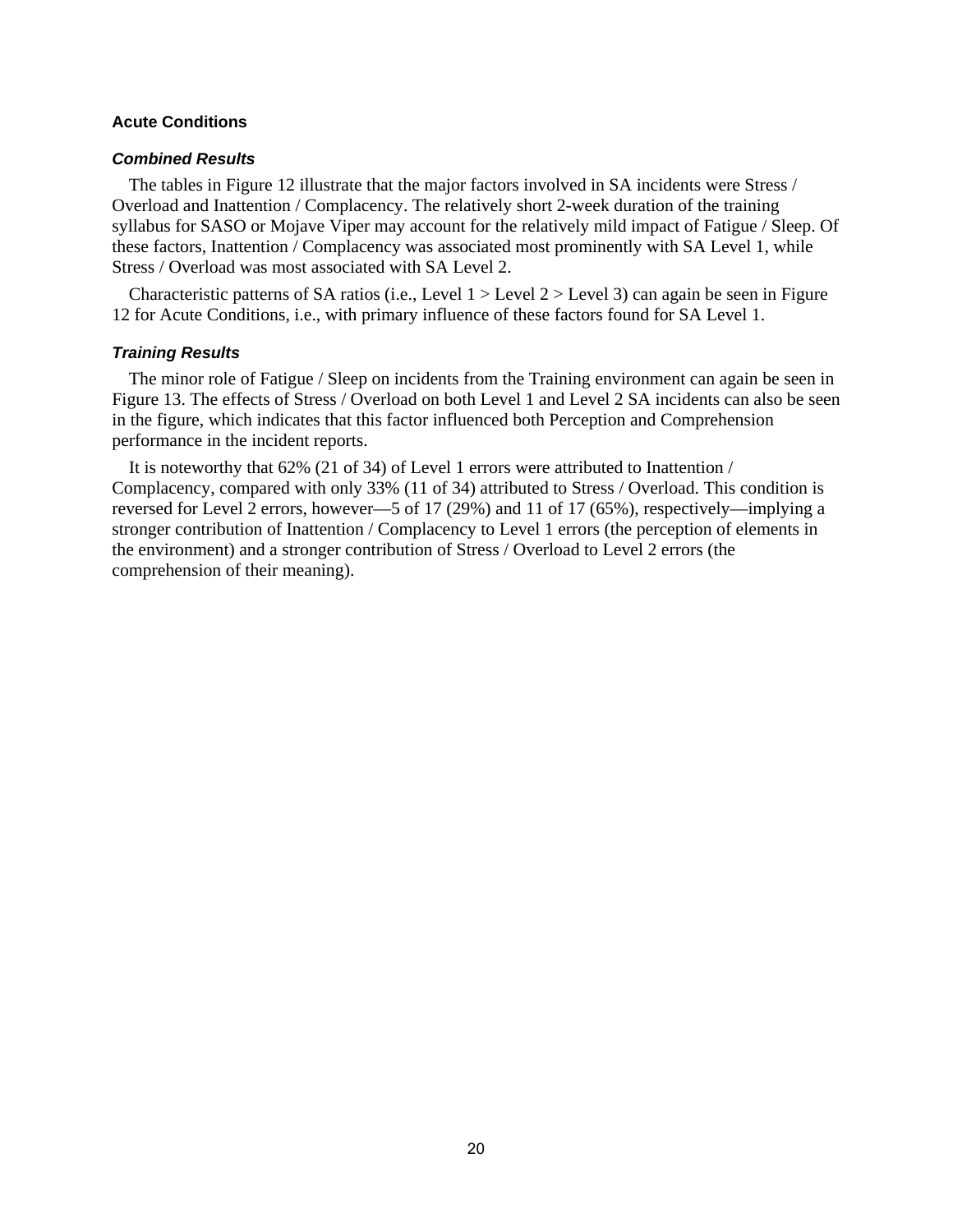<span id="page-26-1"></span><span id="page-26-0"></span>![](_page_26_Figure_0.jpeg)

Figure 12. SA Errors: Acute Conditions – Combined.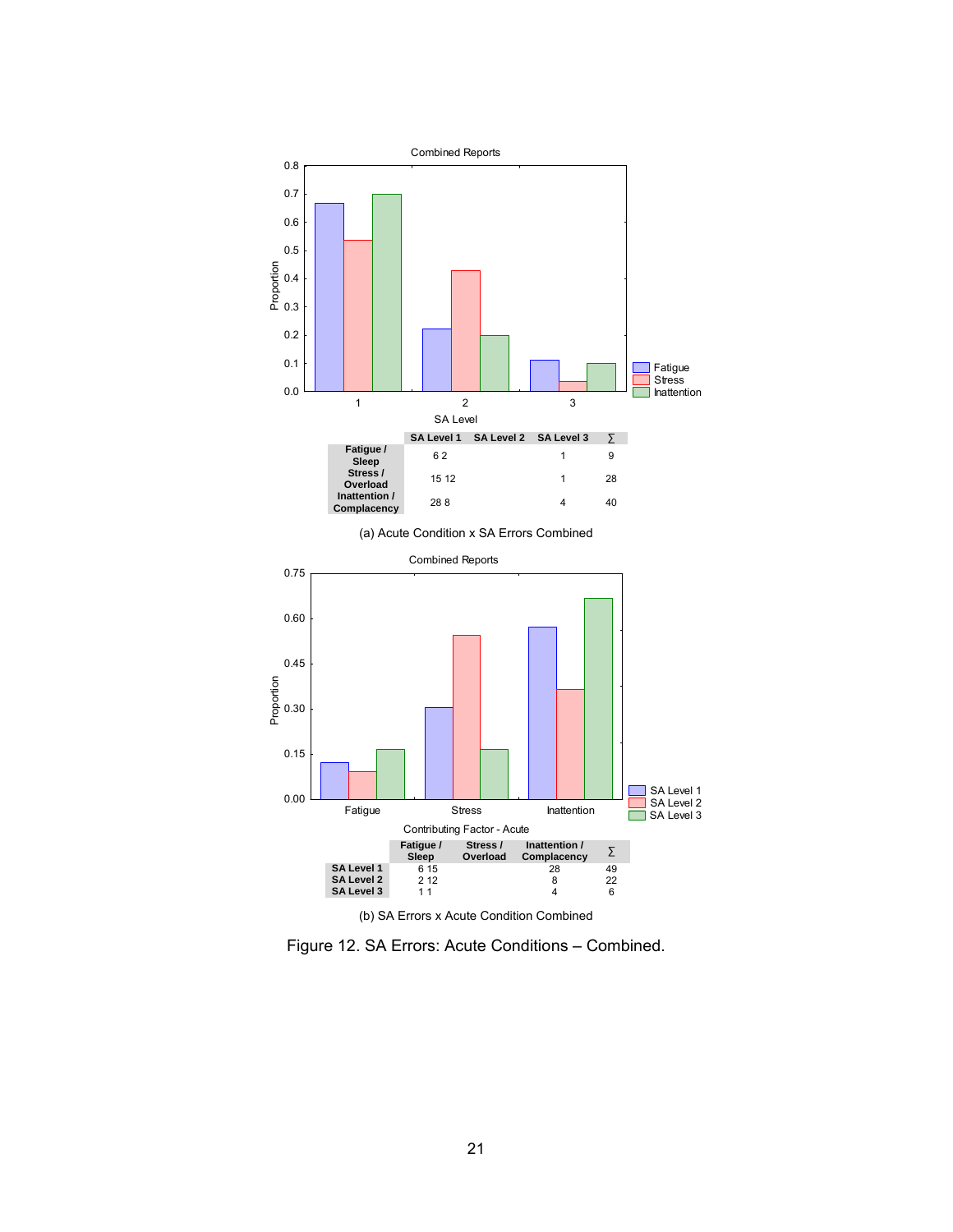<span id="page-27-1"></span><span id="page-27-0"></span>![](_page_27_Figure_0.jpeg)

(a) Acute Condition x SA Errors – Training

![](_page_27_Figure_2.jpeg)

Figure 13. SA Errors: Acute Conditions – Training.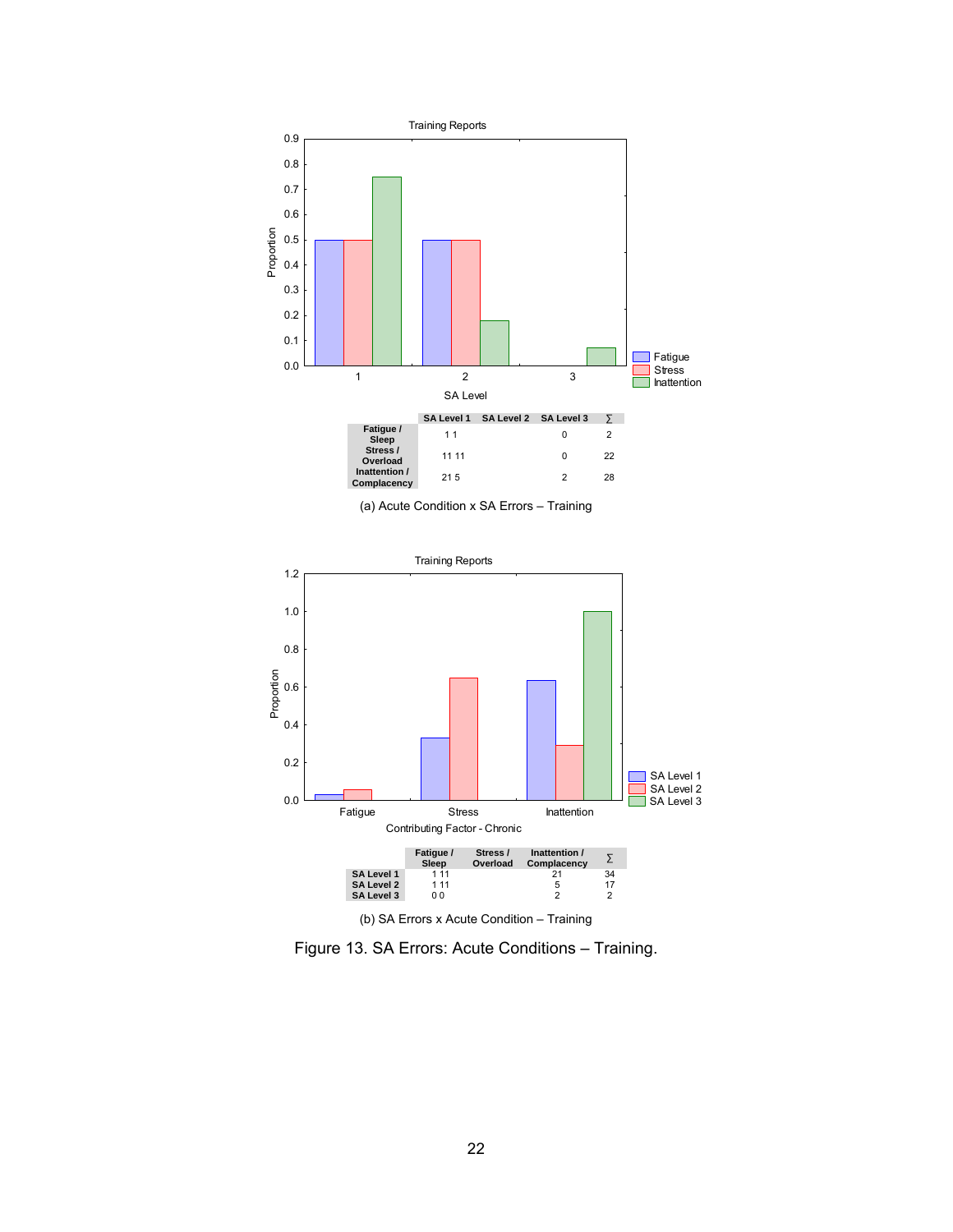#### <span id="page-28-0"></span>*Deployment Results*

SA patterns were more difficult to detect in the Deployed data, shown in Figure 14, although Inattention / Complacency was associated with more SA incidents than Fatigue / Sleep or Stress / Overload.

![](_page_28_Figure_2.jpeg)

Figure 14. SA Errors: Acute Conditions – Deployed.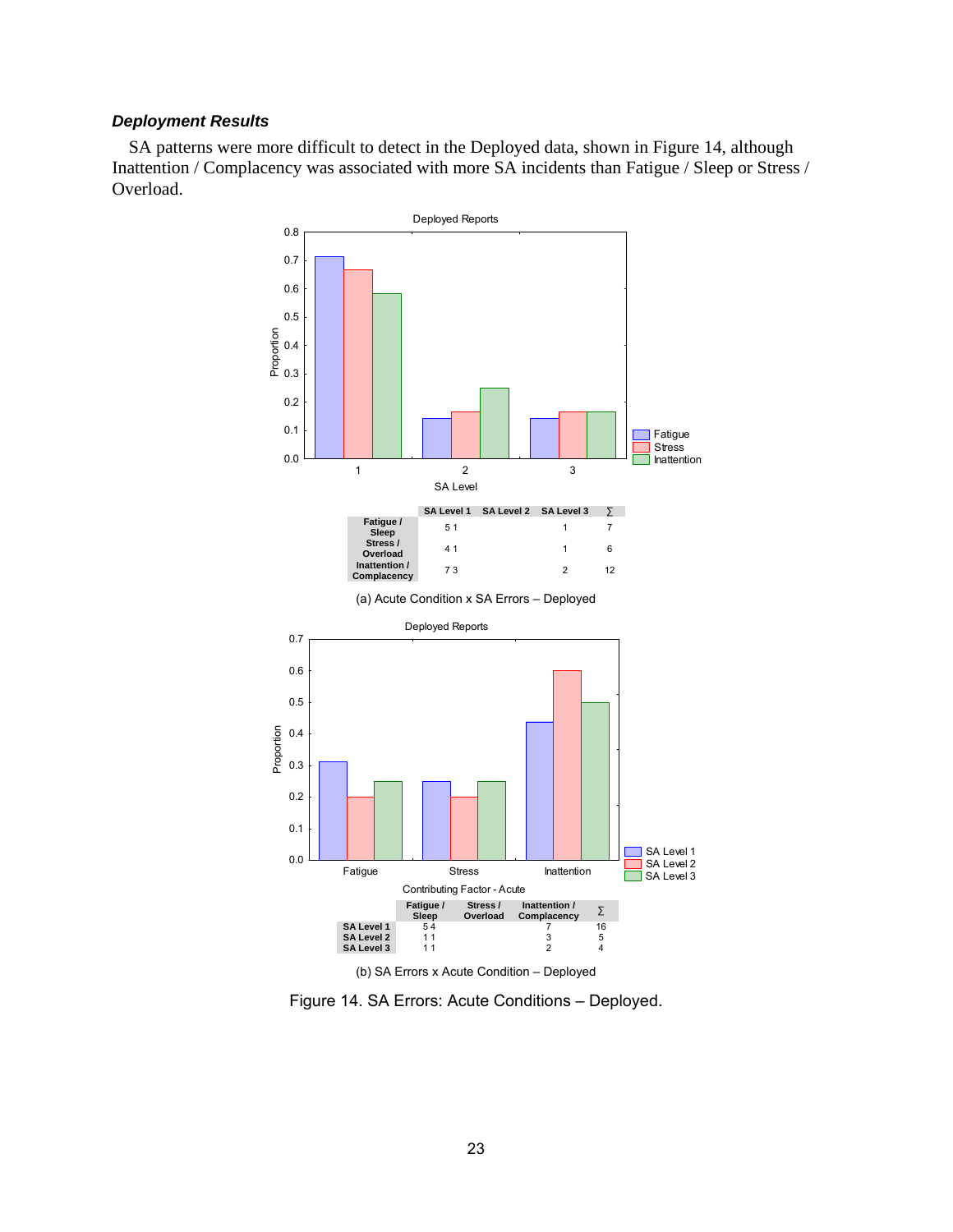Although the number of reports was low for this evaluation, the figure shows the primary locus (Level 1) for associations with these Acute Conditions in reports gathered from deployed forces. Overall, evaluation of Acute Conditions revealed that:

- Inattention / Complacency was most associated with Level 1 (Perception) SA errors, and played the largest role in both Training and Deployed settings
- Stress / Overload was associated with both SA Level 1 and Level 2 errors, at least in the Training setting
- Fatigue / Sleep did not play a significant role in performance from the Training environment, probably because of the brief (e.g., 2-week) duration of the syllabus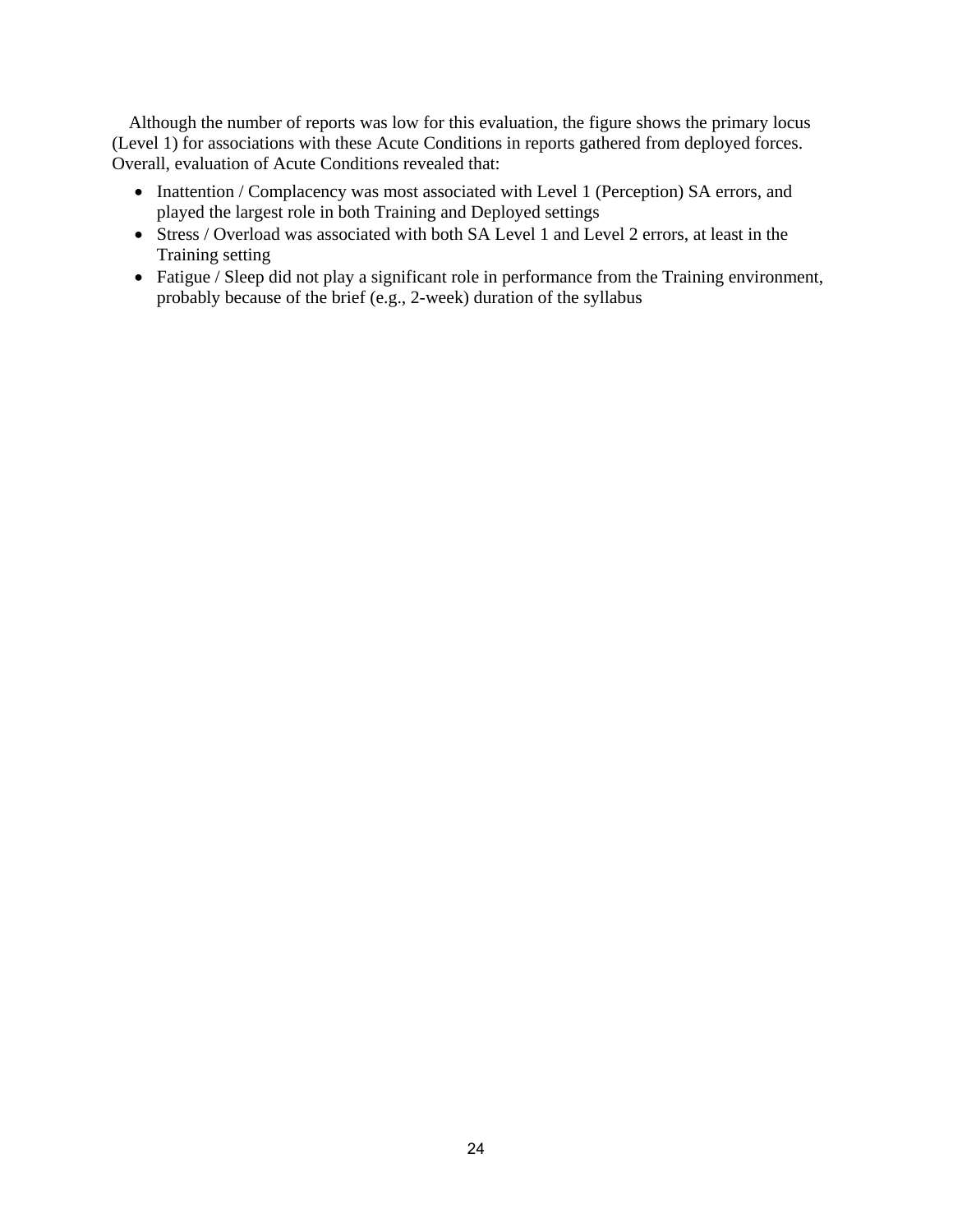### **DISCUSSION**

<span id="page-30-0"></span>While the work reported here was only exploratory, this first-generation incident report appeared to be effective as a data collection tool that could be used with little training by both expert evaluators and operational Marines, as part of their normal duties. While incident report data from operational settings are essential for comparison with training data, a more systematic approach to the collection of such field data is required in the future. Certainly, greater equivalence in the numbers of reports collected from operational and training environments is essential to reliable analysis. Furthermore, although retrospective reports from operational deployments proved useful to this study, the lack of control over what was provided, the varying amounts of time since the events occurred, and the motivations of the people who furnished these reports left open the issue of survey rigor. Finally, the incident report form itself could benefit from a more considered selection of contributing factors to ensure that more precisely defined information is gathered.

The SA scoring assignment procedure used for this study (i.e., Level 1, Level 2, or Level 3) was a single classification decision made for each incident report. A method for accommodating the inputs of multiple evaluators, however, (i.e., beyond the consensus approach employed here) would provide the data variance that could support inferential statistical analysis. Experience with the scoring process also showed that many reports contained descriptions of multiple activities that contributed to the final event outcome. A procedure to integrate these various activities into a common theoretical rubric was not developed in this study. It is likely that a more comprehensive scoring protocol that includes the sequence and timing of these activities will be necessary, however, to support rigorous SA evaluations of real world incidents such as those used in this study.

The experience gained from this study has also shown that both the incident report content and the theoretical perspective could benefit from further development. Consideration of more precise factor definitions (e.g., between Fatigue and Sleep), for example, and comparative evaluations of alternative SA models such as the OODA loop (e.g., Brehmer, 2004), could further enhance both the methods and the knowledge needed to enhance Marine Corps training. Both of these efforts could be readily achieved by reviews of existing data bases (e.g., those maintained by the Marine Corps Center for Lessons Learned), to generate the kinds of factor analysis dimensions that could refine the items of interest during future field research.

A theoretical weakness of the critical incident approach is time. The data reported here were collected over a period of years. Operational demands, political conditions, and military doctrine, however, can change relatively rapidly. An analysis approach based only on collection of empirical field data contains the risk of being rendered irrelevant by the time results are processed and available for use. By comparison, the Aviation Safety Reporting System (ASRS), which was earlier used as a conceptual guide for the critical incident method, is concerned with the relatively slowchanging domain of civil aviation operations. A solution to this situation is to maintain a data collection program on a continuing basis, which would then better track such operational shifts by reducing response latencies, as the most current data would be continually available for analysis.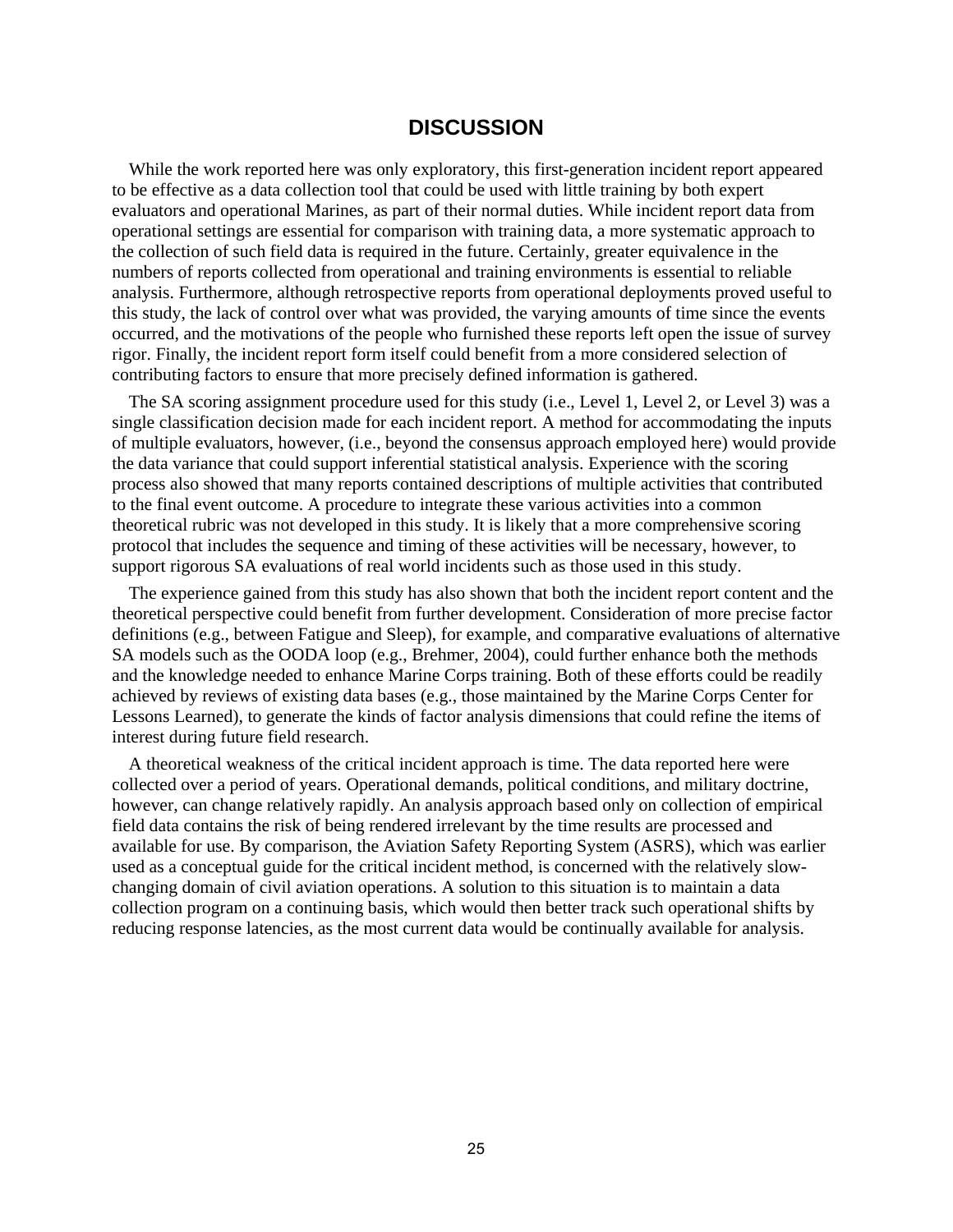## **CONCLUSIONS**

<span id="page-31-0"></span>The primary goal of this study was determine whether useful, coherent, and model-based information could be extracted from observations of real-world events. More specifically, the objective was to characterize situation awareness (SA) errors of small unit leaders under realistic conditions, where such errors led to observably bad outcomes, and to determine the relationships of leadership level, tactical mission, and other contributing factors to those errors. We sought to structure SA performance reports according to the Endsley model, using field reports from both training and deployed settings. While the number of incident reports was small, the results demonstrated that it is possible to unobtrusively capture systematic performance data that are meaningful to both Marines and researchers. Based on these results, it appears that such data—in larger quantities—can support the generation of interpretable, quantitative patterns of SA performance that could be used to guide interventions in training, technology support, and tactics. More importantly, the use of event reporting as a research tool ensures that modeling and design efforts can be placed on a foundation of empirically documented problem factors, rather than only on an extrapolation of structured research studies.

Based on the data collected to this point, it appears that:

- 1. Interpretable (i.e., theory-related) dimensions of SA can be characterized through the incident report method, but large amounts of data are required for stability of the results.
- 2. The Endsley model of situation awareness appeared to provide useful dimensions for evaluating performance across a wide variety of missions and leadership levels (although other models should be explored, as well).
- 3. Although small, differences between Training and Deployed settings were found, further data collection may yet uncover important differences in SA patterns between these two environments that may provide important guidance for training improvement. Data collection from both settings, therefore, should continue.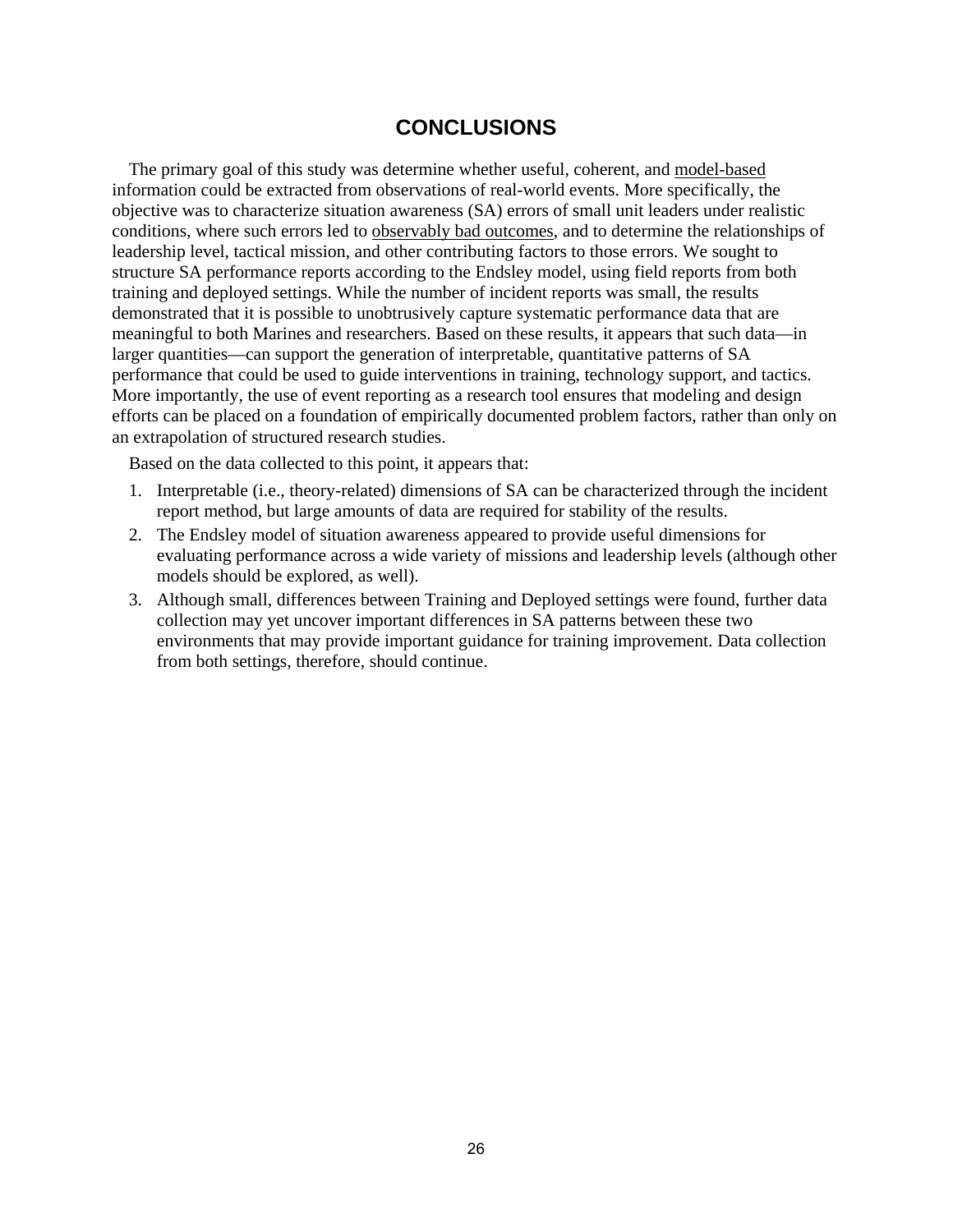### **REFERENCES**

- <span id="page-32-0"></span>Adams, M.J., Tenney, Y.J., and Pew, R.W. (1995). Situation awareness and the cognitive management of complex systems. *Human Factors*, 37(1).
- Bolstad, C.A. and Endsley, M.R. (2000). The effect of task load and shared displays on team situation awareness. Proceedings of the 14<sup>th</sup> Triennial Congress of the International Ergonomics Association and the 44<sup>th</sup> Annual Meeting of the Human Factors and Ergonomics Society.
- Brehmer, B. (2004). The dynamic OODA loop: Amalgamating Boyd's OODA loop and the cybernetic approach to command and control. In  $10<sup>th</sup>$  International Command and Control Research and Technology Symposium.
- Dominguez, C. (1994). Can SA be defined? In M. Vidulich, C. Dominguez, E. Vogel, and G McMillan (Eds.), Situation awareness: Papers and annotated bibliography (AL/CF-TR-1994- 0085) (5-15). Wright-Patterson AFB, OH: Armstrong Laboratory
- Endsley, M.R. (1987). SAGAT: A methodology for the measurement of situation awareness. (NOR DOC 87-83). Hawthorne, CA: Northrop Corporation.
- Endsley, M.R. (1990). Situation awareness in dynamic human decision making: Theory and measurement. Unpublished doctoral dissertation, University of Southern California, Los Angeles, CA.
- Endsley, M.R. (1993). A survey of situation awareness requirements in air-to-air combat fighters. *International Journal of Aviation Psychology*, 3(2), 157-168.
- Endsley, M.R. (1995) Toward a theory of situation awareness. *Human Factors* 37(1), 32-64.
- Endsley, M.R. (2000). Theoretical underpinnings of situation awareness: A critical review. In Endsley, M.R. and Garland, D.J. (Eds.) Situation Awareness Analysis and Measurement. Mahwah, NJ: Lawrence Erlbaum Associates
- Farrell, W.J., Jameson, S., and Stoneking, C. (2003). Shared situation awareness for Army applications. Cherry Hill, NJ: Lockheed Martin Advanced Technology Laboratories.
- Fracker, M.L. (1988). A theory of situation assessment: Implications for measuring situation awareness. In *Proceedings of the Human Factors Society 32nd Annual Meeting* (102-106). Santa Monica, CA: Human Factors Society.
- Goulding, V.J. (2005). Distributed operations: Naval transformation starting at the squad level. *Marine Corps Gazette*, April.
- Hartman, B.O. and Secrist, G.E. (1991). Situation awareness is more than exceptional vision. *Aviation, Space, and Environmental Medicine*, 62, 1084-1089.
- Jameson, S.M. (2001). Architectures for distributed information fusion to support situation awareness on the digital battlefield. Fourth International Conference on Data Fusion, Montreal, Canada.
- Klein, G. A., Calderwood, R., and Macgregor, D. (1989). Critical decision method for eliciting knowledge. *IEEE Transactions on Systems, Man and Cybernetics*, 19(3), 462-472.
- Matthews, M.D., Pleban, R.J., Endsley, M.R., and Strater, L.D. (2000). Measures of infantry situation awareness for a virtual MOUT environment. *Proceedings of the Human Performance, Situation Awareness and Automation: User Centered Design for the New Millenium Conference* (October).
- Matthews, M.D. and Beal, S.A. (2002). Assessing situation awareness in field training exercises. Alexandria, VA: U.S. Army Research Institute (Research Report 1795).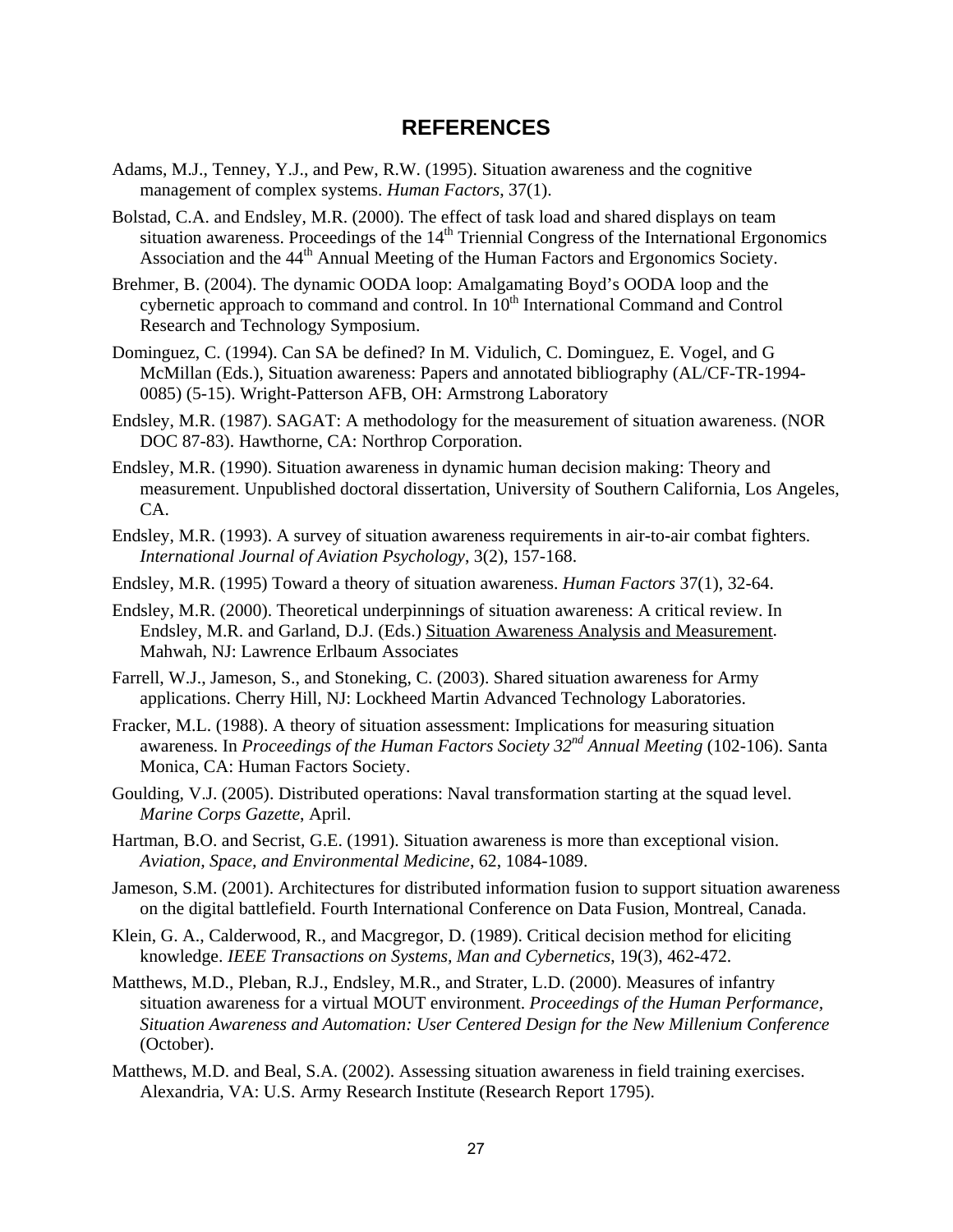- Matthews, M.D., Strater, L.D., and Endsley, M.R. (2004). Situation awareness requirements for infantry platoon leaders. *Military Psychology*, 16(3), 149-161.
- NASA (2006). NASA Aviation Safety Reporting System Turns 30. [http://www.nasa.gov/home/hqnews/2006/nov/HQ\\_06345\\_ASRS\\_turns\\_30.html](http://www.nasa.gov/home/hqnews/2006/nov/HQ_06345_ASRS_turns_30.html).
- Sarter, N.B. and Woods, D.D. (1991). Situation awareness: A critical but ill-defined phenomenon. The International Journal of Aviation Psychology. 1(1), 45-57.
- Smith, K., and Hancock, P.A. (1994). Situation awareness is adaptive, externally-directed consciousness. In R.D. Gilson, D.J. Garland, and J.M. Koonce (Eds.), Situational awareness in complex systems (59-68). Daytona Beach, FL: Embry-Riddle Aeronautical University Press.
- Strater, L.D., Endsley, M.R., Pleban, R.J., and Matthews, M.D. (2001). Measures of platoon leader situation awareness in virtual decision-making exercises. Alexandria, VA: U.S. Army Research Institute (Research Report 1770).
- Strater, L.D., Jones, D., and Endsley, M.R. (2001). Analysis of infantry situation awareness training requirements. Marietta, GA: SA Technologies, Inc. Alexandria, VA: U.S. Army Research Institute (SATECH 01-15).
- Taylor, R.M. (1990). Situational awareness rating technique (SART): The development of a tool for aircrew systems design. In *Situational Awareness in Aerospace Operations* (AGARD-CP-478). Pp. 3/1-3/17. Neuilly Sur Seine, France: NATO – AGARD.
- USMC. (2005) Standard operating procedures for the tactical training exercise control group (TTECG SOP), U.S. Marine Corps, June 2005.
- Warner, N., Finklaire, T., and Pacey, B. (2001). Tactical situation awareness A multi-layered approach. In *Land Warfare Conference 2001*, Sydney, Australia (November).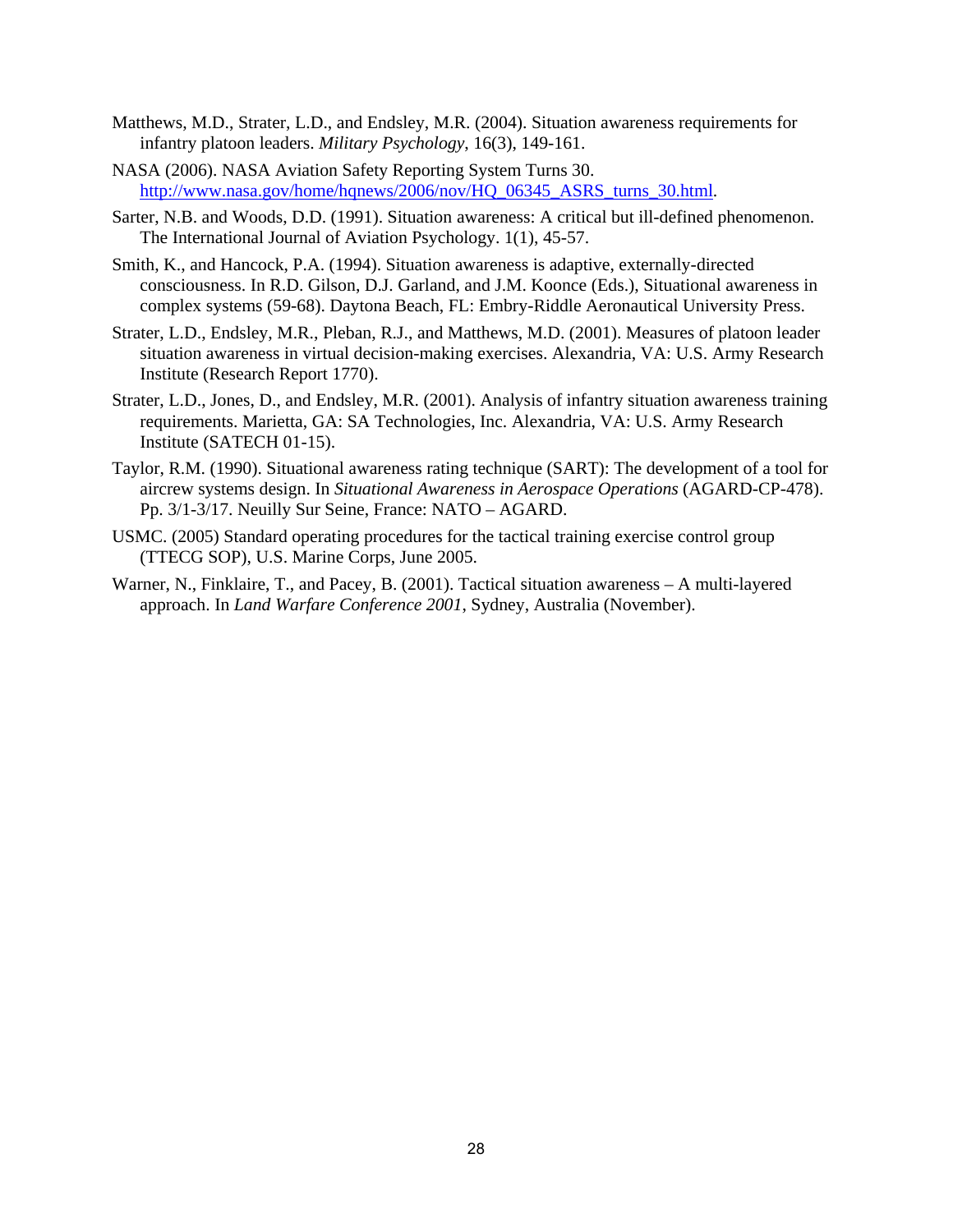## **APPENDIX A: INCIDENT REPORT**

## **CSA Incident Report**

<span id="page-34-0"></span>**Who?** (*Instructors asked to identify only the leadership level of the person responsible for the incident, i.e., no personally-identifiable information*)

**What happened?** (*Instructors asked to provide brief narration of event and its outcome*)

**When (in the timeline)?** (*Instructors asked to state whether incident occurred during planning, execution, etc.*)

**Why did it happen?** (*Instructors asked to provide their own opinions about the causes or event-sequence that led to the incident*)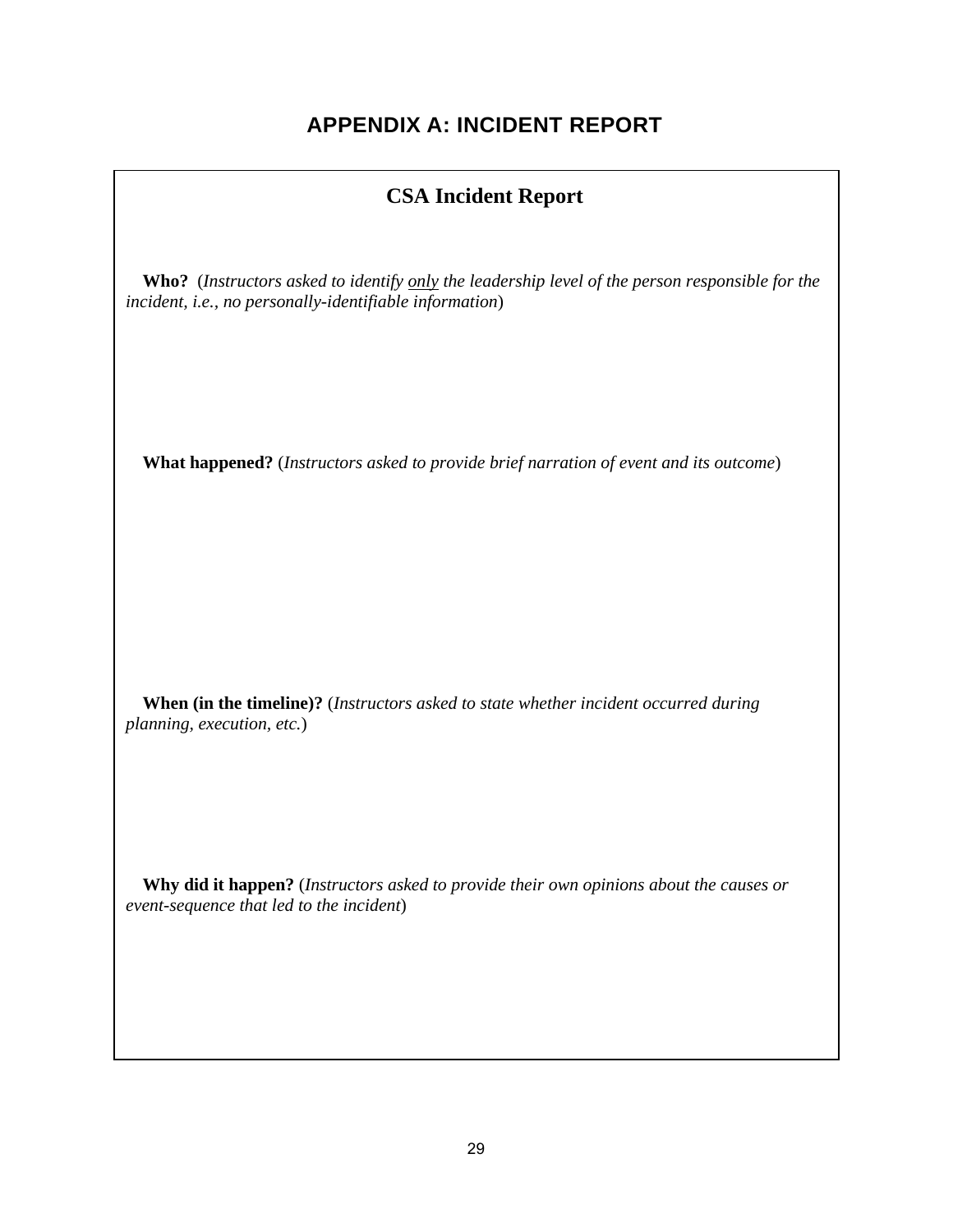| <b>REPORT DOCUMENTATION PAGE</b>                                                                                                                                                                                                                                                                                                                                                                                                                                                                                                                                                                                                                                                                                                                                                                                                                                                                                                                                                                                                                                                                                                                                               |                                                                                                           | Form Approved<br>OMB No. 0704-01-0188 |                                                         |                                                               |
|--------------------------------------------------------------------------------------------------------------------------------------------------------------------------------------------------------------------------------------------------------------------------------------------------------------------------------------------------------------------------------------------------------------------------------------------------------------------------------------------------------------------------------------------------------------------------------------------------------------------------------------------------------------------------------------------------------------------------------------------------------------------------------------------------------------------------------------------------------------------------------------------------------------------------------------------------------------------------------------------------------------------------------------------------------------------------------------------------------------------------------------------------------------------------------|-----------------------------------------------------------------------------------------------------------|---------------------------------------|---------------------------------------------------------|---------------------------------------------------------------|
| The public reporting burden for this collection of information is estimated to average 1 hour per response, including the time for reviewing instructions, searching existing data sources, gathering and<br>maintaining the data needed, and completing and reviewing the collection of information. Send comments regarding this burden estimate or any other aspect of this collection of information, including<br>suggestions for reducing the burden to Department of Defense, Washington Headquarters Services Directorate for Information Operations and Reports (0704-0188), 1215 Jefferson Davis Highway,<br>Suite 1204, Arlington VA 22202-4302. Respondents should be aware that notwithstanding any other provision of law, no person shall be subject to any penalty for failing to comply with a collection of<br>information if it does not display a currently valid OMB control number.<br>PLEASE DO NOT RETURN YOUR FORM TO THE ABOVE ADDRESS.                                                                                                                                                                                                              |                                                                                                           |                                       |                                                         |                                                               |
| 1. REPORT DATE (DD-MM-YYYY)                                                                                                                                                                                                                                                                                                                                                                                                                                                                                                                                                                                                                                                                                                                                                                                                                                                                                                                                                                                                                                                                                                                                                    |                                                                                                           | 2. REPORT TYPE                        |                                                         | 3. DATES COVERED (From - To)                                  |
| December 2010<br><b>4. TITLE AND SUBTITLE</b>                                                                                                                                                                                                                                                                                                                                                                                                                                                                                                                                                                                                                                                                                                                                                                                                                                                                                                                                                                                                                                                                                                                                  | Final                                                                                                     |                                       |                                                         | <b>5a. CONTRACT NUMBER</b>                                    |
| <b>Combat Situation Awareness (CSA)</b>                                                                                                                                                                                                                                                                                                                                                                                                                                                                                                                                                                                                                                                                                                                                                                                                                                                                                                                                                                                                                                                                                                                                        |                                                                                                           |                                       |                                                         |                                                               |
| Model-Based Characterizations of Marine Corps Training and Operations                                                                                                                                                                                                                                                                                                                                                                                                                                                                                                                                                                                                                                                                                                                                                                                                                                                                                                                                                                                                                                                                                                          |                                                                                                           |                                       | <b>5b. GRANT NUMBER</b>                                 |                                                               |
|                                                                                                                                                                                                                                                                                                                                                                                                                                                                                                                                                                                                                                                                                                                                                                                                                                                                                                                                                                                                                                                                                                                                                                                |                                                                                                           |                                       | <b>5c. PROGRAM ELEMENT NUMBER</b>                       |                                                               |
| <b>6. AUTHORS</b>                                                                                                                                                                                                                                                                                                                                                                                                                                                                                                                                                                                                                                                                                                                                                                                                                                                                                                                                                                                                                                                                                                                                                              |                                                                                                           |                                       |                                                         | <b>5d. PROJECT NUMBER</b>                                     |
| Steven A. Murray, Wayne Ensign, Matthew Yanagi,<br><b>SSC Pacific</b>                                                                                                                                                                                                                                                                                                                                                                                                                                                                                                                                                                                                                                                                                                                                                                                                                                                                                                                                                                                                                                                                                                          |                                                                                                           |                                       |                                                         | <b>5e. TASK NUMBER</b>                                        |
|                                                                                                                                                                                                                                                                                                                                                                                                                                                                                                                                                                                                                                                                                                                                                                                                                                                                                                                                                                                                                                                                                                                                                                                |                                                                                                           |                                       |                                                         | <b>5f. WORK UNIT NUMBER</b>                                   |
| 7. PERFORMING ORGANIZATION NAME(S) AND ADDRESS(ES)                                                                                                                                                                                                                                                                                                                                                                                                                                                                                                                                                                                                                                                                                                                                                                                                                                                                                                                                                                                                                                                                                                                             |                                                                                                           |                                       |                                                         | <b>8. PERFORMING ORGANIZATION</b><br><b>REPORT NUMBER</b>     |
| <b>SSC</b> Pacific<br>San Diego, CA 92152-5001                                                                                                                                                                                                                                                                                                                                                                                                                                                                                                                                                                                                                                                                                                                                                                                                                                                                                                                                                                                                                                                                                                                                 |                                                                                                           |                                       | TR 1994                                                 |                                                               |
| 9. SPONSORING/MONITORING AGENCY NAME(S) AND ADDRESS(ES)                                                                                                                                                                                                                                                                                                                                                                                                                                                                                                                                                                                                                                                                                                                                                                                                                                                                                                                                                                                                                                                                                                                        |                                                                                                           |                                       |                                                         | 10. SPONSOR/MONITOR'S ACRONYM(S)                              |
| Office of Naval Research                                                                                                                                                                                                                                                                                                                                                                                                                                                                                                                                                                                                                                                                                                                                                                                                                                                                                                                                                                                                                                                                                                                                                       |                                                                                                           |                                       |                                                         | <b>ONR</b>                                                    |
| Arlington, VA 22203-1995                                                                                                                                                                                                                                                                                                                                                                                                                                                                                                                                                                                                                                                                                                                                                                                                                                                                                                                                                                                                                                                                                                                                                       |                                                                                                           |                                       | <b>11. SPONSOR/MONITOR'S REPORT</b><br><b>NUMBER(S)</b> |                                                               |
|                                                                                                                                                                                                                                                                                                                                                                                                                                                                                                                                                                                                                                                                                                                                                                                                                                                                                                                                                                                                                                                                                                                                                                                | <b>12. DISTRIBUTION/AVAILABILITY STATEMENT</b><br>Approved for public release; distribution is unlimited. |                                       |                                                         |                                                               |
| <b>13. SUPPLEMENTARY NOTES</b><br>This is a work of the United States Government and therefore is not copyrighted. This work may be copied and disseminated without restriction.                                                                                                                                                                                                                                                                                                                                                                                                                                                                                                                                                                                                                                                                                                                                                                                                                                                                                                                                                                                               |                                                                                                           |                                       |                                                         |                                                               |
| 14. ABSTRACT<br>A model for characterizing situation awareness (SA) was tested by applying its elements to performance data gathered on Marine Corps<br>Infantrymen from both training and operational deployment. The objective was to determine whether model-based factors of SA could be<br>discerned strictly from operational settings, as contrasted with controlled laboratory conditions. The method involved the collection of "critical<br>incident" reports of serious military failures, gathered from training and operations, which could be attributed to decision-making breakdowns.<br>Reports were examined for instances of model-relevant features and results were analyzed as frequency plots. Such an empirical approach to<br>performance analysis has the benefits of strong contextual validity (data gathered amid free-running mission activities) and clearly-documented<br>military consequences. Initial results showed interpretable differences in the type of SA breakdowns that could account for these incidents,<br>categorized by level of leadership, mission, setting (i.e., training or operations), and other contributing factors. |                                                                                                           |                                       |                                                         |                                                               |
| <b>15. SUBJECT TERMS</b><br>Mission Area: Research and Applied Sciences<br><b>Combat Situation Awareness</b><br>Marine Corps Training and Operations                                                                                                                                                                                                                                                                                                                                                                                                                                                                                                                                                                                                                                                                                                                                                                                                                                                                                                                                                                                                                           |                                                                                                           |                                       |                                                         |                                                               |
| 16. SECURITY CLASSIFICATION OF:                                                                                                                                                                                                                                                                                                                                                                                                                                                                                                                                                                                                                                                                                                                                                                                                                                                                                                                                                                                                                                                                                                                                                |                                                                                                           | <b>17. LIMITATION OF</b>              | <b>18. NUMBER</b>                                       | 19a. NAME OF RESPONSIBLE PERSON                               |
| b. ABSTRACT c. THIS PAGE<br>a. REPORT                                                                                                                                                                                                                                                                                                                                                                                                                                                                                                                                                                                                                                                                                                                                                                                                                                                                                                                                                                                                                                                                                                                                          |                                                                                                           | <b>ABSTRACT</b>                       | ΟF                                                      | Steven A. Murray                                              |
| U<br>U                                                                                                                                                                                                                                                                                                                                                                                                                                                                                                                                                                                                                                                                                                                                                                                                                                                                                                                                                                                                                                                                                                                                                                         | $\mathbf U$                                                                                               | UU                                    | <b>PAGES</b><br>38                                      | 19B. TELEPHONE NUMBER (Include area code)<br>$(619)$ 553-6350 |
|                                                                                                                                                                                                                                                                                                                                                                                                                                                                                                                                                                                                                                                                                                                                                                                                                                                                                                                                                                                                                                                                                                                                                                                |                                                                                                           |                                       |                                                         | Standard Form 298 (Rev. 8/98)                                 |

**Standard Form 298** (Rev. 8/98) Prescribed by ANSI Std. Z39.18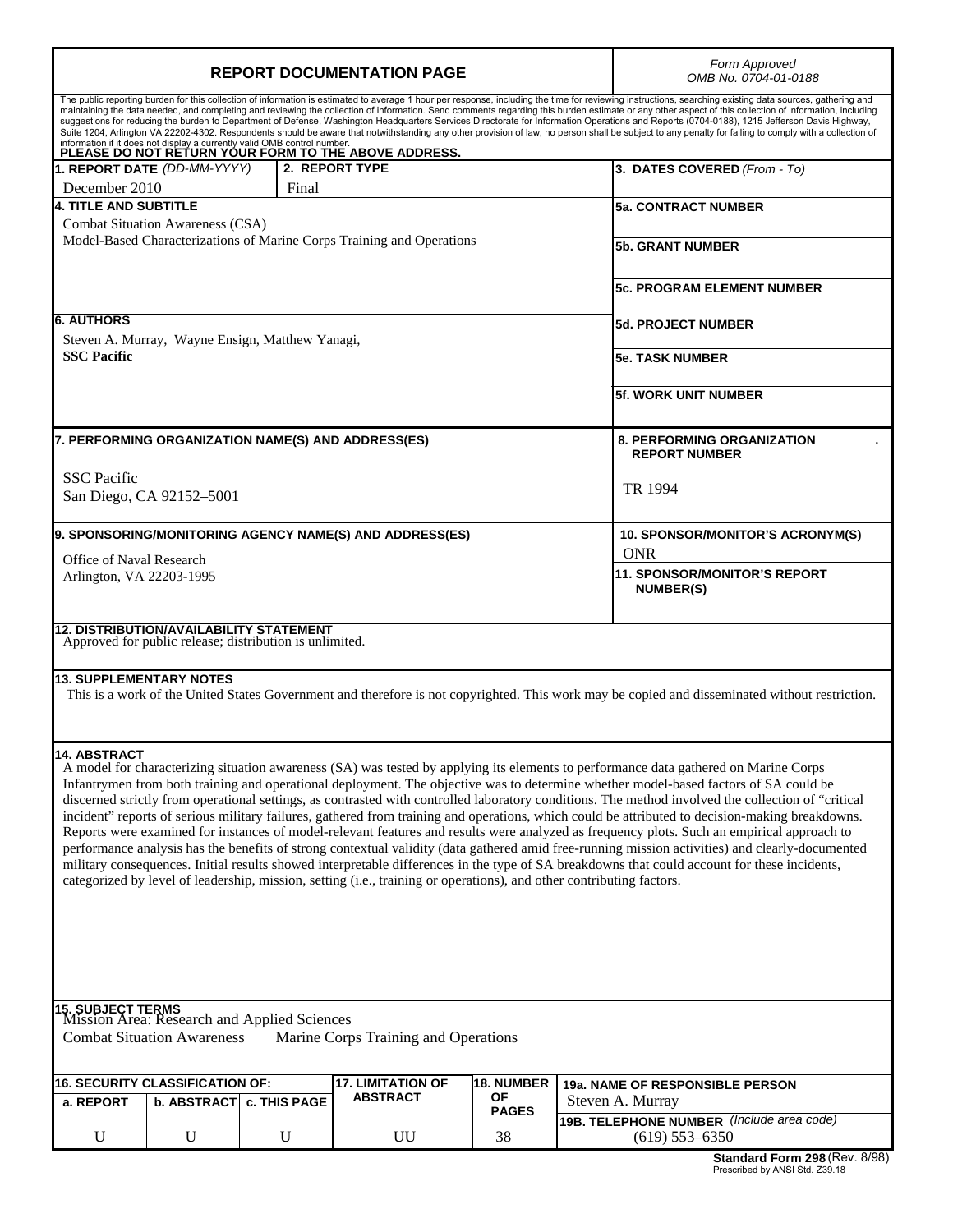## **INITIAL DISTRIBUTION**

| 85300 | Archive/Stock | (1) |
|-------|---------------|-----|
| 71730 | S. Murray     | (1) |

| Defense Technical Information Center |     |
|--------------------------------------|-----|
| Fort Belvoir, VA 22060–6218          | (1) |